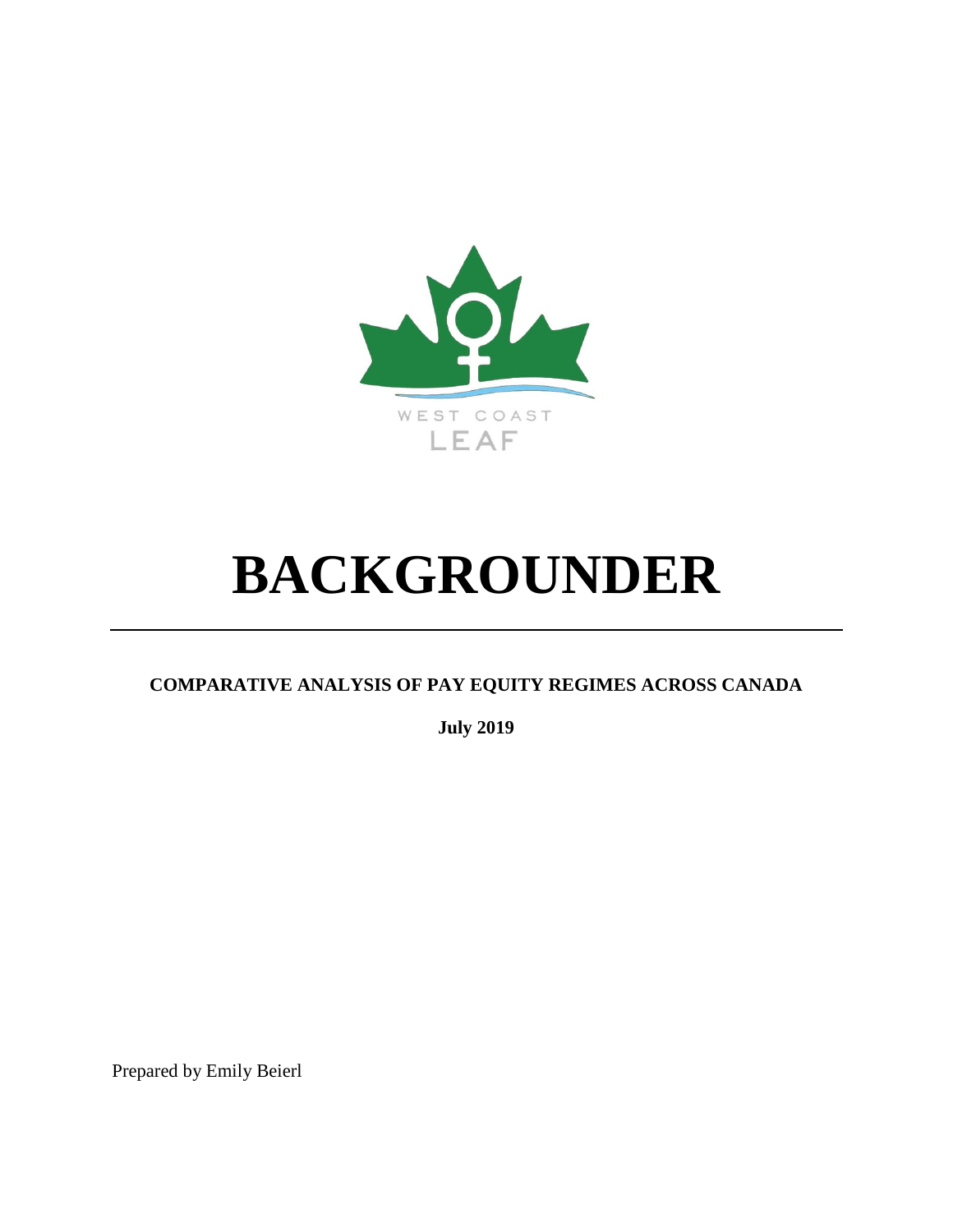| <b>Table of Contents</b>                                                     |  |
|------------------------------------------------------------------------------|--|
|                                                                              |  |
|                                                                              |  |
|                                                                              |  |
|                                                                              |  |
|                                                                              |  |
|                                                                              |  |
|                                                                              |  |
|                                                                              |  |
|                                                                              |  |
|                                                                              |  |
|                                                                              |  |
|                                                                              |  |
|                                                                              |  |
| Provincial Schemes with Public and Private Sector Pay Equity Legislation:  9 |  |
|                                                                              |  |
|                                                                              |  |
|                                                                              |  |
|                                                                              |  |
|                                                                              |  |
|                                                                              |  |
|                                                                              |  |
|                                                                              |  |
|                                                                              |  |
|                                                                              |  |
|                                                                              |  |
|                                                                              |  |
|                                                                              |  |
|                                                                              |  |
|                                                                              |  |
|                                                                              |  |
|                                                                              |  |
|                                                                              |  |
|                                                                              |  |
|                                                                              |  |
|                                                                              |  |
|                                                                              |  |
|                                                                              |  |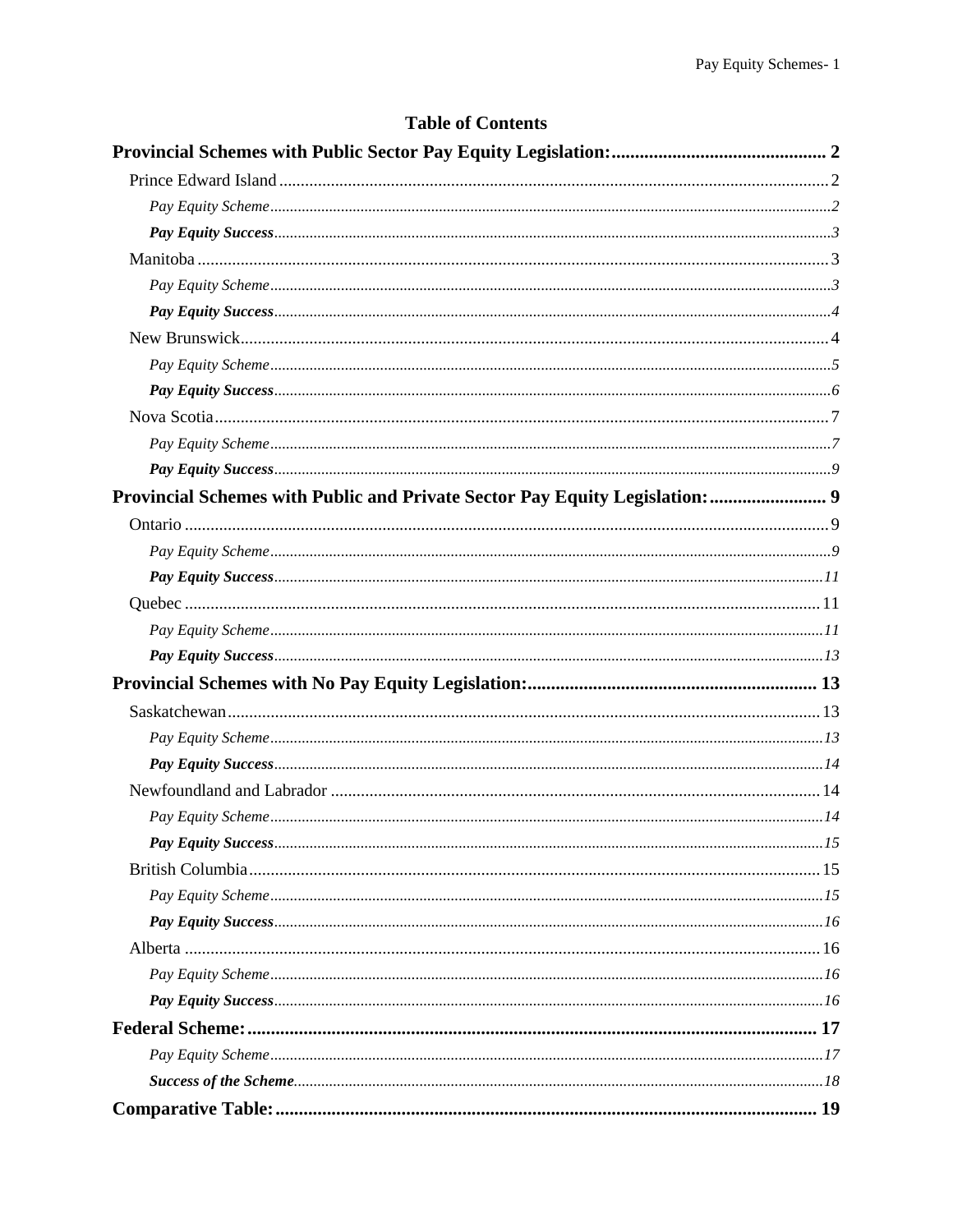#### **Provincial Schemes with Public Sector Pay Equity Legislation:**

#### <span id="page-2-1"></span><span id="page-2-0"></span>**Prince Edward Island**

#### <span id="page-2-2"></span>*Pay Equity Scheme*

**Pay equity is legislated in PEI by the 1988** *Pay Equity Act*. 1

The object of this Act is to "achieve pay equity by redressing systemic gender discrimination in wages paid for work performed by employees in female-dominated classes in the public sector".<sup>2</sup> **The burden is placed onto all public sector employers to implement pay equity**. <sup>3</sup> **They must negotiate with bargaining agents to agree on a gender-neutral evaluation process, inequities between job classes, and wage adjustments**. 4

**The Act applies to public sector employees** and prohibits employers from paying different wages to employees in "female-dominated classes" and "male-dominated classes" if they are performing equal or comparable work.<sup>5</sup> "Female-dominated" (and "male-dominated") classes are defined as a "class where 60% or more of the incumbents are women" (or men).<sup>6</sup>

This Act established the Pay Equity Bureau, which is tasked with the administration of the Act.<sup>7</sup> The Bureau's tasks include the following: provide information to concerned parties and assist public sector actors in implementing pay equity, monitor the pay equity progress of public sector employers, submit reports to the Minister on pay equity progress upon request, prepare and maintain statistics on implementing pay equity, prepare and distribute pay equity educational materials, and receive and process complaints of failure to comply.<sup>8</sup> The Bureau and Commissioner lost their powers to handle complaints in 1995.<sup>9</sup>

Under this Act, value is determined by looking at the skill, effort, and responsibility in both the performance and the conditions of the work.<sup>10</sup> The following three exclusions apply to justify the pay difference in this Act: a formal seniority system, a formal appraisal system, and a skills shortage causing temporary wage inflation.<sup>11</sup>

- $3$  Ibid s 12.
- $<sup>4</sup>$  Ibid s 14.</sup>
- $<sup>5</sup>$  Ibid s 2(3), 3.</sup>
- $6$  Ibid s 1(g).
- $7$  Ibid s 5(1).
- $8$  Ibid s 5(2).

<sup>10</sup> PEI Pay Equity Act s  $7(1)$ .

 $\overline{a}$ <sup>1</sup> RSPEI 1988 [PEI *Pay Equity Act*].

 $2^2$  Ibid s 2(1).

<sup>9</sup> Pay Equity Task Force, *Pay Equity: A New Approach to a Fundamental Right* (Ottawa: Canada, 2004), at 68 online: <http://publications.gc.ca/collections/Collection/J2-191-2003E.pdf> (they lost these powers "in order to minimize the effect of the pay equity process on ongoing collective bargaining").

<sup>&</sup>lt;sup>11</sup> Ibid s  $8(1)(a)$ -(c). See also ibid 8(2) which states that the onus for justifying the skills shortage wage increase rests on the employer (the "employer must establish to the satisfaction of the Commissioner that similar differences exist between the employees in the male-dominated class affected by the shortage and another male-dominated class performing work of equal or comparable value to that performed by the male-dominated class affected by the shortage").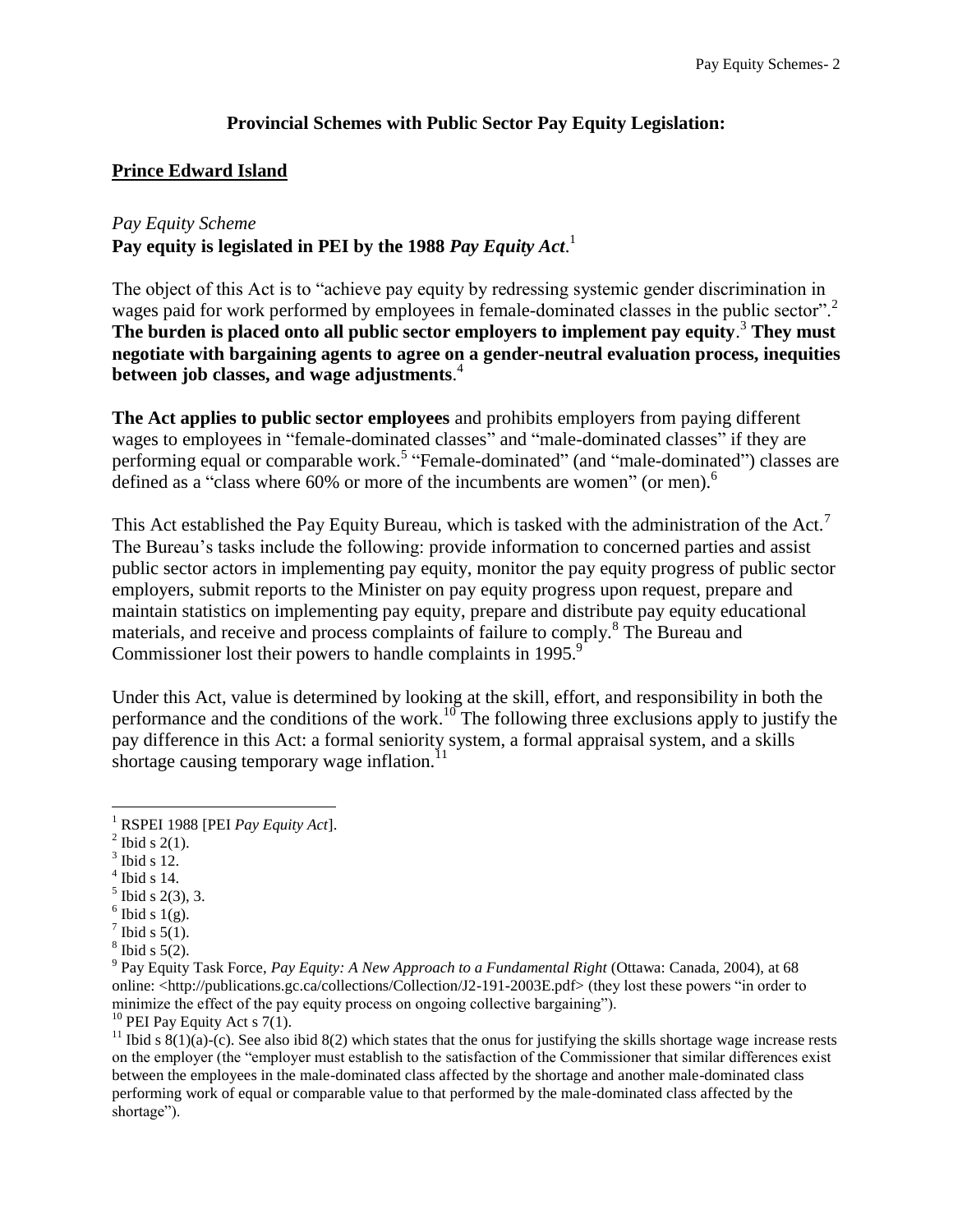Employers are prohibited from reducing wages to comply with this Act.<sup>12</sup> Additionally, employers and bargaining agents are prohibited from intimidating, coercing, penalizing, or discriminating against a person because they exercise any right, participate in any proceeding, or take any action that complies with this Act. $^{13}$ 

**This Act has primacy over other provincial acts, however it explicitly preserves the equal pay for equal work provision in the PEI** *Human Rights Act.* <sup>14</sup> The *HRA* states that employers may not pay one employee a lesser rate of pay than another if they are employed by that employer for substantially similar work, under similar working conditions, and the work requires equal skill, education, experience, responsibility, and effort.<sup>15</sup> The difference in pay may be justified by a seniority system, a merit system, or a system that uses quantity or quality of production/performance to determine wages.<sup>16</sup>

#### <span id="page-3-0"></span>*Pay Equity Success*

According to data from 2016 (calculated by taking the difference between male and female fulltime median weekly earnings as a share of male-median weekly earnings), PEI has a gender wage gap of  $10.7\%$ <sup>17</sup> PEI has the lowest gender wage gap of all Canadian provinces and the Conference Board of Canada gave PEI a grade of B for their gender gap.

It is hard to measure the effect that the pay equity legislation has had on the gender wage gap. However, according to one source from 1996, PEI's legislation was very effective, and from its implementation in 1988 to 1996, pay equity legislation had narrowed the gender pay gap for public sector employees by  $50\%$ .<sup>18</sup>

#### <span id="page-3-1"></span>**Manitoba**

<span id="page-3-2"></span>*Pay Equity Scheme*

## **Pay Equity is mandated in Manitoba by the 1985** *Pay Equity Act*. 19

Manitoba was the first Canadian province to implement proactive pay legislation. The purpose of this Act is to "establish pay equity in Manitoba" and "inform employers, employees, and bargaining agents, within the public and private sectors, of the principles and practices of pay equity".<sup>20</sup> **The Act applies to the Crown and the civil service**. <sup>21</sup> **Pay equity is to be achieved** 

 $12$  Ibid s 9(1).

 $13$  Ibid s 18.

 $14$  Ibid s 4(2).

<sup>&</sup>lt;sup>15</sup> RSPEI 1988, c H-12 s 7(1) (this section prohibits discrimination in pay).

 $16$  Ibid s 7(1)(a)-(c).

<sup>&</sup>lt;sup>17</sup> The Conference Board of Canada, "Gender Wage Gap", online:

<sup>&</sup>lt;https://www.conferenceboard.ca/hcp/provincial/society/gender-gap.aspx>.

<sup>&</sup>lt;sup>18</sup> New Brunswick Advisory Council on the Status of Women, "The Pay Gap: Causes, Consequences, and Actions" (Moncton, New Brunswick: The New Brunswick Advisory Council on the Status of Women, 1996) at 36-37, online: [<https://www2.gnb.ca/content/dam/gnb/Departments/eco-bce/WEB-EDF/pdf/en/ThePayGap.pdf>](https://www2.gnb.ca/content/dam/gnb/Departments/eco-bce/WEB-EDF/pdf/en/ThePayGap.pdf).

<sup>19</sup> CCSM c P13 [MN *Pay Equity Act*].

 $^{20}$  Ibid s 2(a),(b).

<sup>&</sup>lt;sup>21</sup> MN *Pay Equity Act* Ibid s 3(a),(b).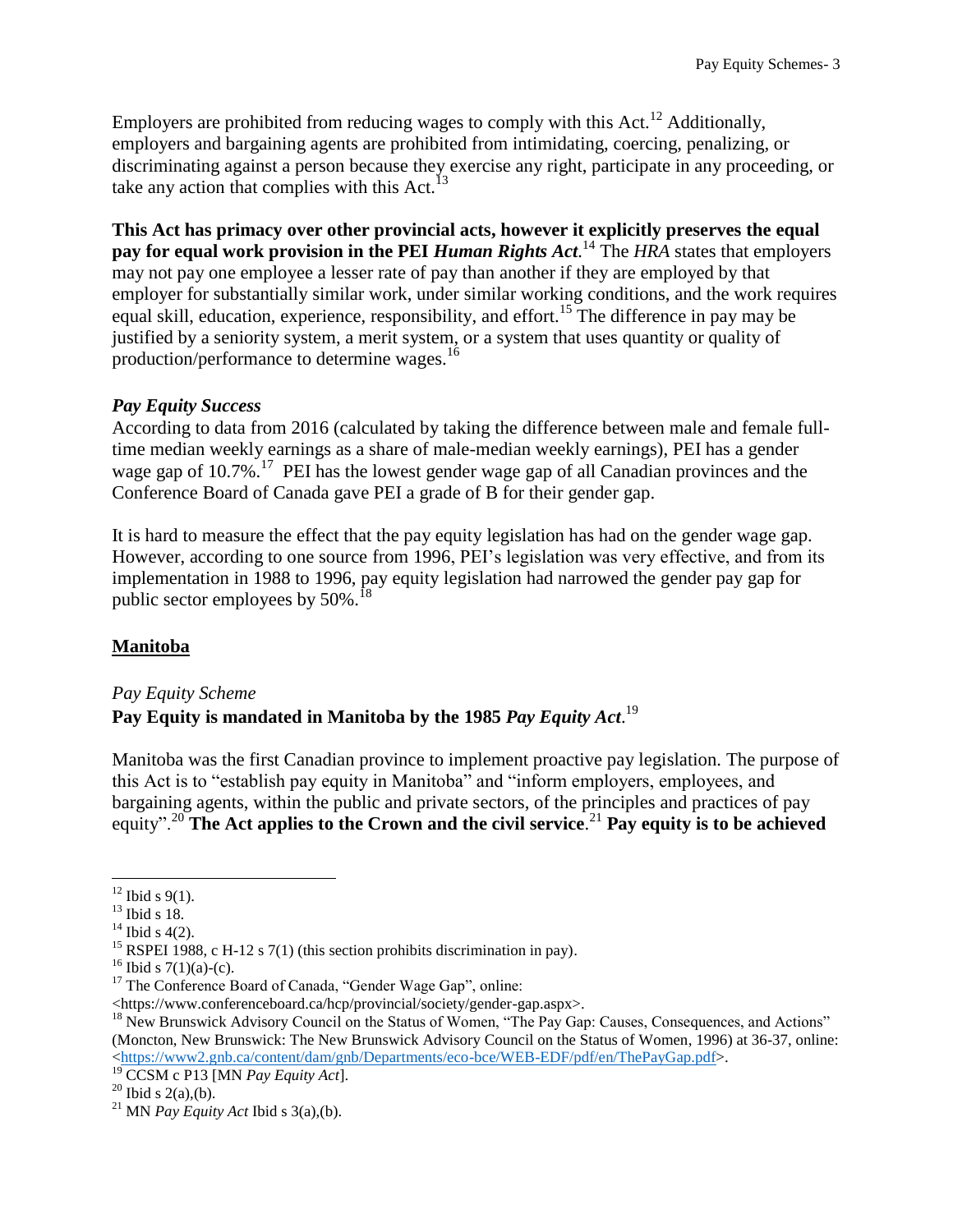#### **through negotiations between unions/bargaining agents representing the employees and the employers**. 22

"Female-dominated classes" are defined as "a class in which there are 10 or more incumbents, as of the date any public sector employer is required to commence action to implement pay equity, of whom 70% or more are women".<sup>23</sup> "Male-dominated classes" are defined the same way.

This Act calls for the creation of a Pay Equity Bureau and the appointment of an executive director to carry out its mandate.<sup>24</sup> The executive director's tasks include the following: give information and advice to all persons and organizations effected by the Act, monitor progress of pay equity in public sector employers, submit a detailed report on implementing pay equity at least once a year, and prepare and maintain statistics on implementing pay equity.<sup>2</sup>

Under this Act, value of work is based on "the composite of the skill, effort and responsibility normally required in the performance of the work and the conditions under which the work is performed".<sup>26</sup>

Employers are prohibited from reducing wages to comply with this Act.<sup>27</sup>

There are no provisions regarding the maintenance of pay equity settlements once reached.<sup>28</sup>

**This Act has primacy, however it explicitly preserves the equal pay for equal work provision under the** *Employment Standards Code. <sup>29</sup>* The ESC states that "[n]o employer shall discriminate between male employees and female employees by paying one sex on a different scale of wages than applies to the other sex if the kind or quality of work and the amount of work required of, and done by, the employees is the same or substantially the same.<sup>30</sup>

#### <span id="page-4-0"></span>*Pay Equity Success*

According to data from 2016 (calculated by taking the difference between male and female fulltime median weekly earnings as a share of male-median weekly earnings), Manitoba has a gender wage gap of 13.2%. It has the second smallest gap of all Canadian provinces and received a grade of  $B<sup>31</sup>$ .

#### <span id="page-4-1"></span>**New Brunswick**

<sup>22</sup> Pay Equity Task Force*, Pay Equity: A New Approach to a Fundamental Right* at 66.

<sup>&</sup>lt;sup>23</sup> MN Pay Equity Act s 1 (note that for public sector employers with over 500 employees other classes may be determined to be female-dominated despite the number and gender distribution and regulations can change the definition).

 $24$  Ibid s 5(1)

 $25$  Ibid s 5(2).

 $26$  Ibid s 6(1).

 $27$  Ibid 7(1).

<sup>&</sup>lt;sup>28</sup> Pay Equity Task Force, *Pay Equity: A New Approach to a Fundamental Right* at 67

<sup>&</sup>lt;sup>29</sup> MN Pay Equity Act Ibid s  $4(2)$ .

 $30$  CCSM c E110 s 82(1).

<sup>&</sup>lt;sup>31</sup> The Conference Board of Canada, "Gender Wage Gap".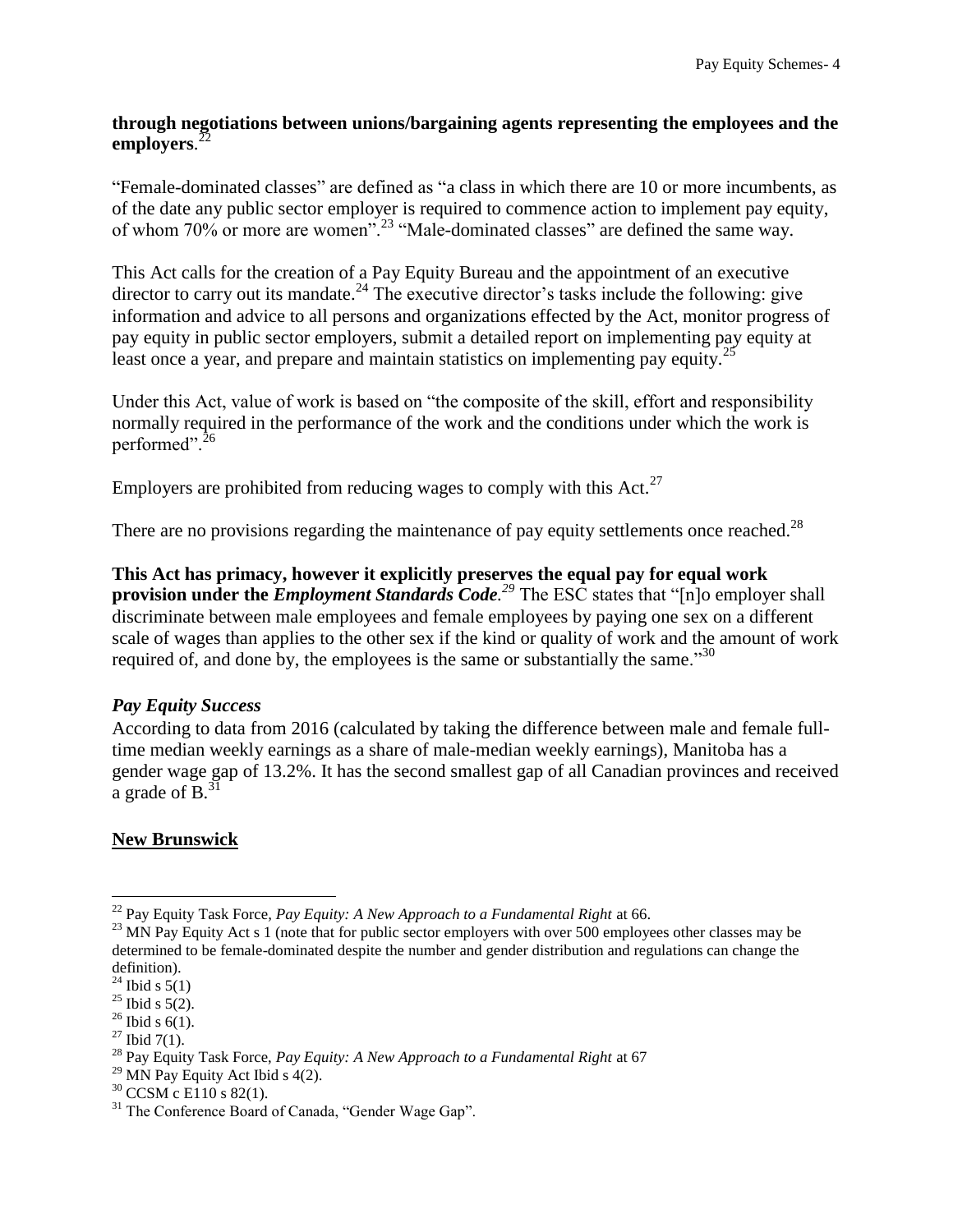# <span id="page-5-0"></span>*Pay Equity Scheme* **Pay equity is mandated in New Brunswick by the 2009** *Pay Equity Act***. 32**

The purpose of this Act is to implement pay equity in specific organizations.<sup>33</sup> This Act applies **to employees working in the Public Service** (the Act does not apply to some employers with less than 10 employees).<sup>34</sup> The obligation to implement and maintain pay equity is placed on the employer.<sup>35</sup> Pay equity is to be achieved through employers and bargaining agents negotiating over a job evaluation system and wage adjustments.<sup>36</sup>

"Female-dominated classification" is defined as a job classification in which there are "10 or more incumbents of whom 60% or more are women" or where there are 10 or more incumbents that the employer and the bargaining agent agree to treat as such.<sup>37</sup> "Male-dominated" classifications" are defined in the same manner. Employers must compare the compensation and value of work for "female-dominated classes" and "male-dominated classes".<sup>38</sup>

The Act calls for the establishment of the Pay Equity Bureau, whose tasks include the following: provide information about pay equity to all relevant parties, provide assistance and advice to relevant parties in implementing and maintaining pay equity, request information from employers to monitor progress, review process and provide assistance to employers, prepare and maintain pay equity statistics, prepare and distribute pay equity educational materials, and assist and oversee pay equity negotiations.<sup>39</sup>

This Act also calls for the appointment of an employee representative for female-dominated classifications that do not have a bargaining unit upon request by a member of a femaledominated classification.<sup>40</sup>

Under this Act, the value of work is determined through looking at the "the composite of the skill, effort and responsibility normally required in the performance of the work and the conditions under which the work is performed."<sup>41</sup> Differential pay is justified under the Act if the employer can show that the difference is due to a formal seniority system, a temporary employee training/development assignment, a merit pay plan, personnel practice when a value of a position is downgraded, or a skills shortage.<sup>42</sup>

This Act will be deemed to have been complied with when "the employer adjusts its compensation practices so that female-dominated classifications are assigned a rate of pay equal

 $\overline{a}$ <sup>32</sup> SNB 2009, c P-5.05 [NB *Pay Equity Act*]. Note that New Brunswick first passed pay equity legislation in 1989, see *Pay Equity Act*, SNB 1989, c P-5.01.

<sup>33</sup> NB *Pay Equity Act*, s 3.

 $34$  Ibid s  $4(1)-(2)$ .

<sup>35</sup> Ibid s 7, 24.

<sup>36</sup> Pay Equity Task Force, *Pay Equity: A New Approach to a Fundamental Right* at 67

 $37$  NB Pay Equity Act, s 1(a)-(b).

 $38$  Ibid s 8(1).

 $39$  Ibid s 29(2).

 $40$  Ibid s 11(1)-(2).

 $41$  Ibid s 2.

 $42$  Ibid s 5 (a)-(e).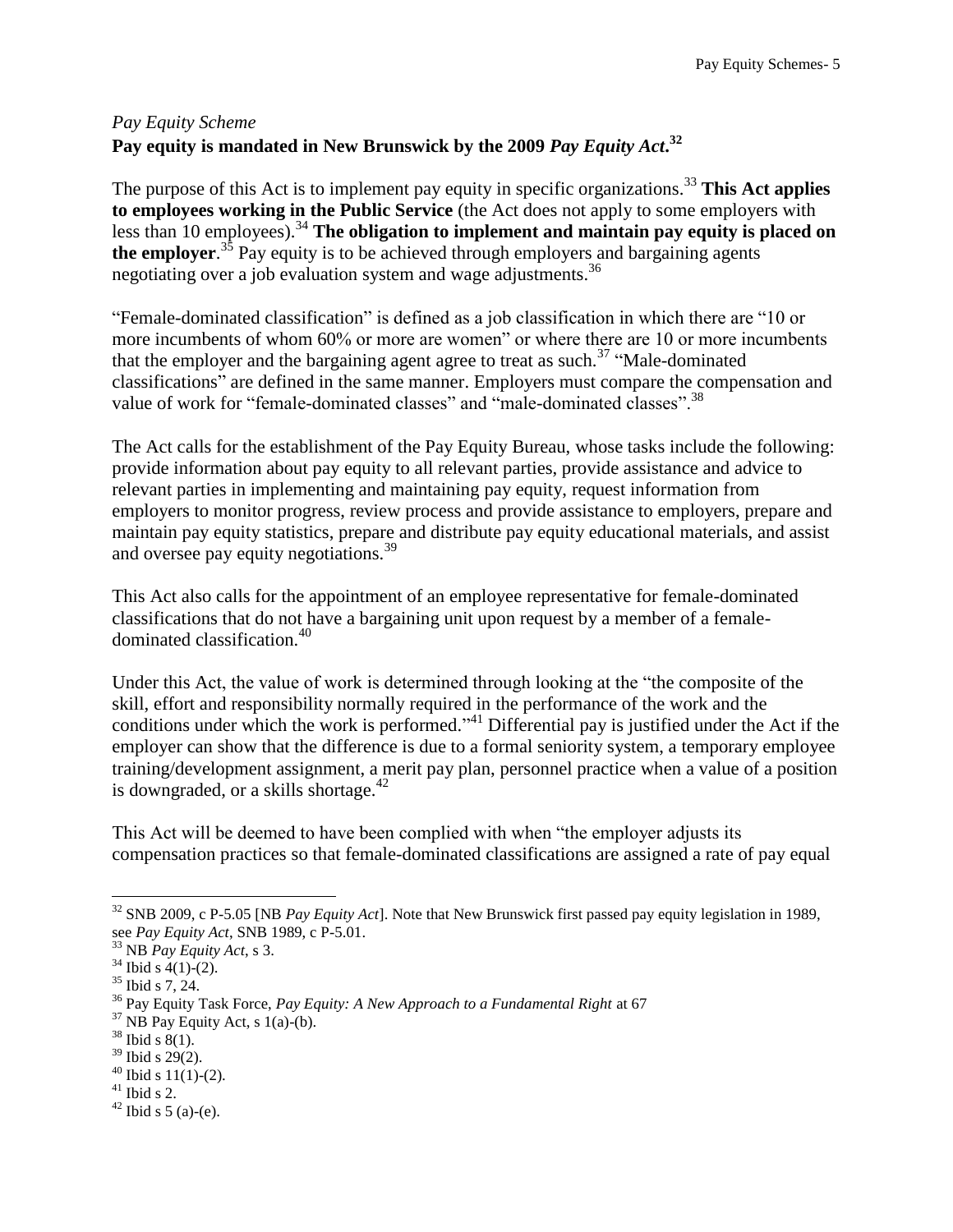to the average or projected average rate of pay of male-dominated classifications performing work of equal or comparable value".<sup>43</sup> After compliance is achieved, the employer shall conduct a review, make any required adjustments, and provide the review to the Bureau.<sup>44</sup>

The employer may not reduce, freeze, or 'red-circle' wages in order to comply with this Act.<sup>45</sup>

**This Act has primacy over all other provincial acts, however the equal pay for equal work provision in the** *Employment Standards Act* **is explicitly preserved**. <sup>46</sup> The *ESA* states that *"*[n]o employer shall pay an employee of one sex at a different rate of pay from that which he pays to an employee of the other sex for work that is performed in the same establishment, is substantially the same in nature, requires substantially the same skill, effort, and responsibility, and is performed under similar working conditions..."<sup>47</sup> Differential payment is permitted when it is made based on a seniority system, a merit system, a system that determines wages through measuring quantity/quality, or any other system/practice that is not otherwise unlawful.<sup>48</sup>

New Brunswick recently had a pilot program on pay equity in the private sector. As of August 2018, 145 employers successfully completed the learning module provided.<sup>49</sup> Additionally, in 2018 the Liberal leader Brian Gallant stated that if re-elected he would impose pay equity legislation in the private sector by 2022, however he was not re-elected.<sup>50</sup> A private member's bill was introduced November 2018. This bill would make pay equity legislation apply to the private sector, however it does not appear that any further action has been taken.<sup>51</sup>

#### <span id="page-6-0"></span>*Pay Equity Success*

According to data from 2016 (calculated by taking the difference between male and female fulltime median weekly earnings as a share of male-median weekly earnings), New Brunswick has a gender wage gap of 14.4%. It has the third smallest gap of all Canadian provinces and received a grade of B from the Conference Board of Canada.<sup>52</sup>

Pay equity legislation was first enacted in New Brunswick in 1989.<sup>53</sup> In 1971, the average earnings of women working full-time, full-year as a percentage of men's was  $62\%$ .<sup>54</sup> In 1989 (when this legislation was implemented), the average earnings of women working full time to

 $\overline{a}$  $43$  Ibid s 9.

 $44$  Ibid s 25(1)-(2).

 $45$  Ibid s 10(1).

 $46$  Ibid s 6(1)-(2).

<sup>47</sup> SNB 1982, c E-7.2 s 37.1.

 $48$  Ibid.

<sup>&</sup>lt;sup>49</sup> Government of New Brunswick, "Private sector pay equity pilot program a success: minister", online: <https://www2.gnb.ca/content/gnb/en/news/news\_release.2018.08.1171.html>.

<sup>&</sup>lt;sup>50</sup> The Canadian Press, "N.B. Liberal Leader Says He Would Impose Pay Equity On Private Companies", online: <https://huddle.today/n-b-liberal-leader-says-he-would-impose-pay-equity-on-private-companies/>.

<sup>51</sup> "Canada - What's new in employment law in 2019", online: <http://makeitourbusiness.ca/about/canada-what-snew-employment-law-2019>

<sup>52</sup> The Conference Board of Canada, "Gender Wage Gap".

<sup>53</sup> *Pay Equity Act*, SNB 1989, c P-5.01.

<sup>&</sup>lt;sup>54</sup> Note that this is not the gender earnings gap, this is the ratio of women to men's earnings. The gender pay gap for this year would be 38%.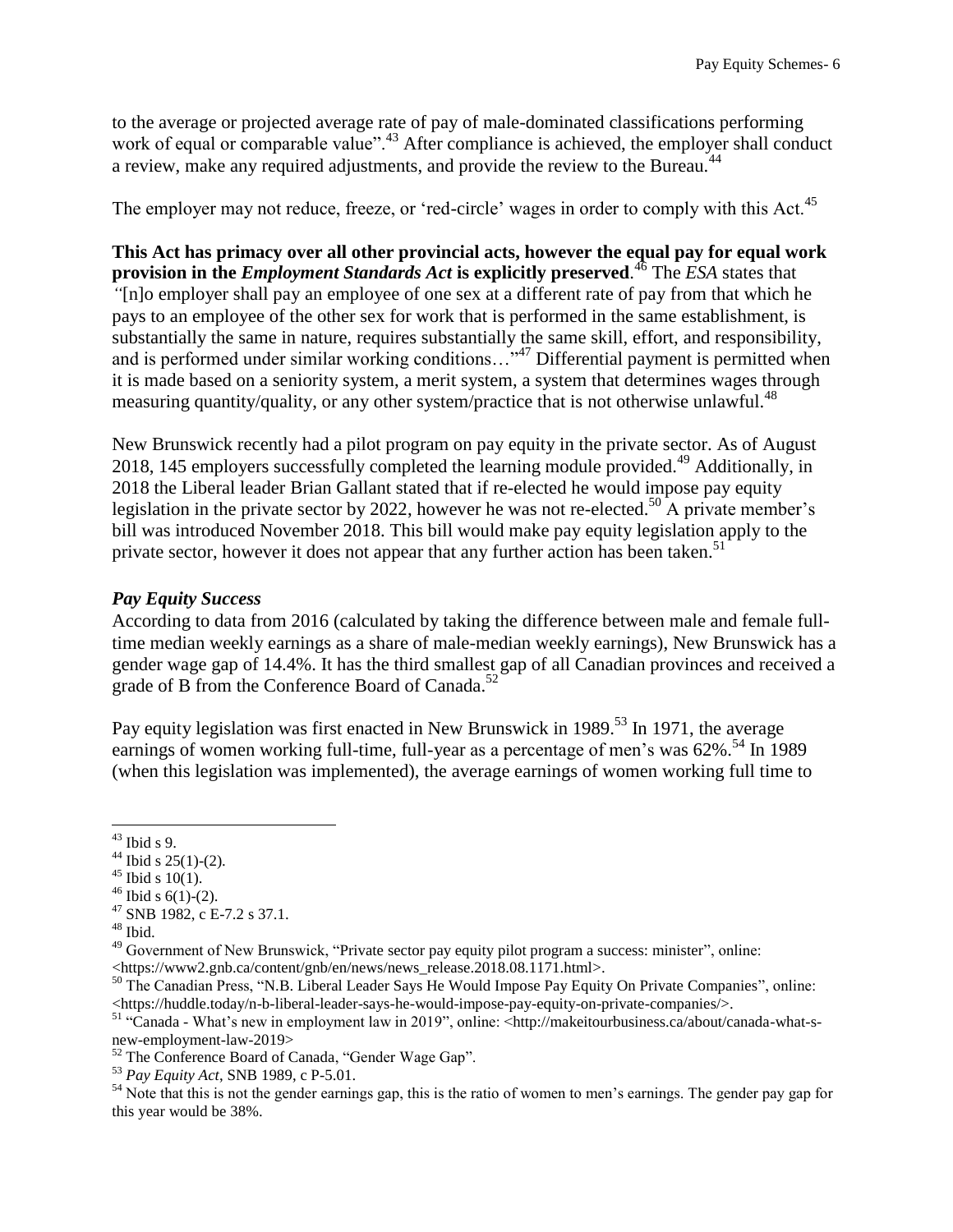men was 62%, but had ranged from 61% to 70% since 1971. In 1994, the earnings ratio was  $64\%$ <sup>55</sup>

The current *Pay Equity Act* was enacted in 2010. In 2007, average earnings ratio in New Brunswick was 65.5% and in 2011 it was 66.7%.<sup>56</sup>

These Acts therefore do appear to have potentially made a small difference regarding the average earnings ratio.

#### <span id="page-7-0"></span>**Nova Scotia**

#### <span id="page-7-1"></span>*Pay Equity Scheme*

## **Pay equity is mandated in Nova Scotia by the 1989** *Pay Equity Act***. 57**

The purpose of this Act is to "increase the pay of employees in classes which are predominately female where it is determined, by the process set out in this Act, that, by reason of sex discrimination, those employees are paid less than they should be".<sup>58</sup> The Act applies to Civil **Service employees (and corrections workers, highway workers, and some hospital workers who are not Civil Service employees), Crown corporations, hospitals, education entities, universities, municipalities, and municipal enterprises.<sup>59</sup> Employers and other relevant parties are required to bargain in good faith regarding the goal of achieving pay equity.<sup>60</sup>**

"Female-dominated class" is defined as a "group of ten or more employees with the same employer in the same classification, where sixty per cent or more of the employees are female".<sup>61</sup> "Male-dominated class" is defined the same way.

The Minister is given management/supervision powers and the Act establishes a Pay Equity Commission.<sup>62</sup> The Commission is given tasks including the following: determine the employee representative selection process, monitor pay equity implementation, determine issues when employers and employee representatives disagree, provide pay equity information, provide implementation advice, prepare/maintain pay equity statistics, and prepare/distribute pay equity educational materials.<sup>63</sup>

At least once per month or whenever requested by the Commission, the employer must submit a report to the Commission setting out their progress and at least once every year the Commission

<sup>55</sup> New Brunswick Advisory Council on the Status of Women, "The Pay Gap: Causes, Consequences and Actions" at 14.

<sup>56</sup> Statistics Canada, "Archived - Average female and male earnings and female-to-male earnings ratio", online: [<https://www150.statcan.gc.ca/t1/tbl1/en/tv.action?pid=1110014301>](https://www150.statcan.gc.ca/t1/tbl1/en/tv.action?pid=1110014301).

<sup>57</sup> RSNS 1989, c 337 [NS *Pay Equity Act*].

<sup>58</sup> Ibid s 2.

 $59$  Ibid s 4(1).

<sup>&</sup>lt;sup>60</sup> Ontario Equal Pay Coalition "The Gender Pay Gap Across Canada", online: [<http://equalpaycoalition.org/the](http://equalpaycoalition.org/the-gender-pay-gap-across-canada/)[gender-pay-gap-across-canada/>](http://equalpaycoalition.org/the-gender-pay-gap-across-canada/).

 $\overline{6}$ <sup>1</sup> Ibid s 3(1).

 $62$  Ibid s 5, 6.

 $63$  Ibid s 7(1).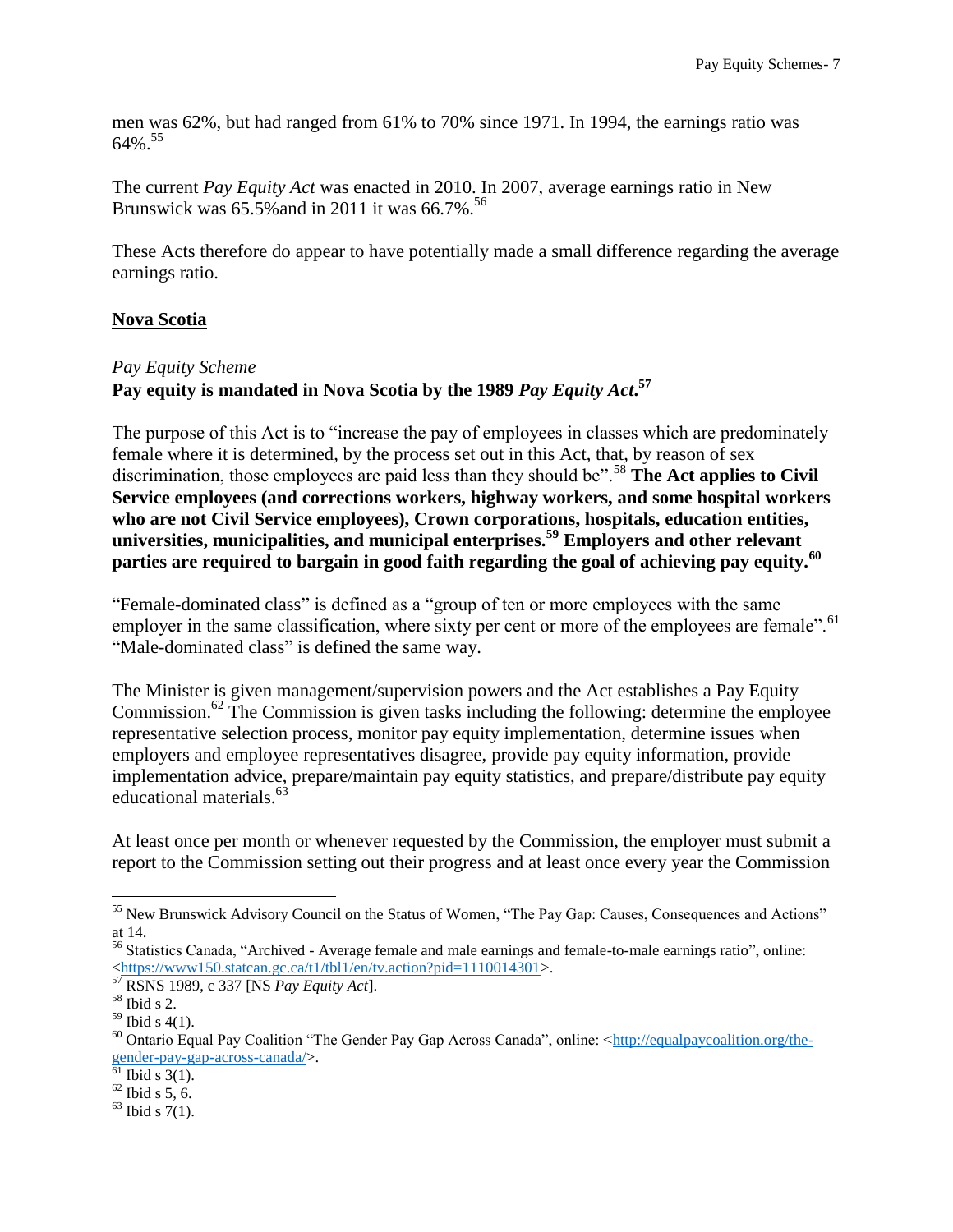must submit a report to the Minister on pay equity implementation progress.<sup>64</sup> The Commission **will continue to monitor the agreements once they are implemented however the Act does not include provisions for maintenance**.<sup>65</sup> The Act envisions one single wage adjustment.<sup>66</sup>

The Act mandates that employers and employee representatives aim to agree on a single evaluation system that does not discriminate between male and female-dominated classes within six months of the pay equity process beginning (if they are unable to, the Commission will do this).<sup>67</sup> The system is to then be applied. The Act states that no discrimination will apply if the pay difference is a result of a formal seniority system, temporary training/development program, merit pay plan, or a skills shortage resulting in temporary inflation.<sup>68</sup> The value of work is to be determined by the "skill, effort and responsibility normally required in the performance of the work and the conditions under which the work is performed".<sup>69</sup>

Pay equity will be achieved in a female-dominated class when the following situations are achieved:

(a) where there is only one male-dominated class of the same employer performing work of equal or comparable value, the pay rate of that class;

(b) where there are two or more male-dominated classes of the same employer performing work of equal or comparable value, at least the pay rate of the class with the lowest pay rate; (c) where there is no male-dominated class of the same employer performing work of equal or

comparable value and only one male-dominated class with a previously higher pay rate and performing work of lower value, the pay rate of that class; or

(d) where there is no male-dominated class of the same employer performing work of equal or comparable value and two or more male-dominated classes with higher pay rates and performing work of lower value, the pay rate of the class with the highest pay rate.<sup>70</sup>

#### **While the Commission has the power to intervene and direct compliance, no sanctions or penalties are included for non-compliance within the Act**. 71

#### **This Act explicitly preserves the provisions prohibiting discrimination based on sex in the**  *Labour Standards Code***<sup>72</sup> and the** *Human Rights Act***<sup>73</sup> .**

The *HRA* states, in part, that "[n]o person shall in respect of . . . employment . . . discriminate against an individual or class of individuals on account of . . . sex."<sup>74</sup> The *LSC* states that "[a]n employer . . . shall not pay a female employee at a rate of wages less than the rate of wages paid to a male employee, or a male employee at a rate of wages less than the rate of wages paid to a

 $\overline{a}$ 

<sup>73</sup> RSNS 1989, c 214 s 5(1) (this section prohibits discrimination on various grounds, including sex, in various

locations, including employment) [NS *Human Rights Code*].

 $64$  Ibid s 9(1), (3).

<sup>65</sup> Ontario Equal Pay Coalition "The Gender Pay Gap Across Canada".

<sup>66</sup> Pay Equity Task Force, *Pay Equity: A New Approach to a Fundamental Right* at 68.

<sup>67</sup> NS *Pay Equity Act* s 12.

 $68$  Ibid s  $13(4)(a)-(d)$ .

 $69$  Ibid s 13(5).

 $70$  Ibid s 17.

 $71$  Ontario Equal Pay Coalition "The Gender Pay Gap Across Canada".

<sup>72</sup> RSNS 1989, c 246 s 57(1) (this section mandates equal pay for men and women) [NS *Labour Standards Code*].

 $74$  Ibid s 5(1).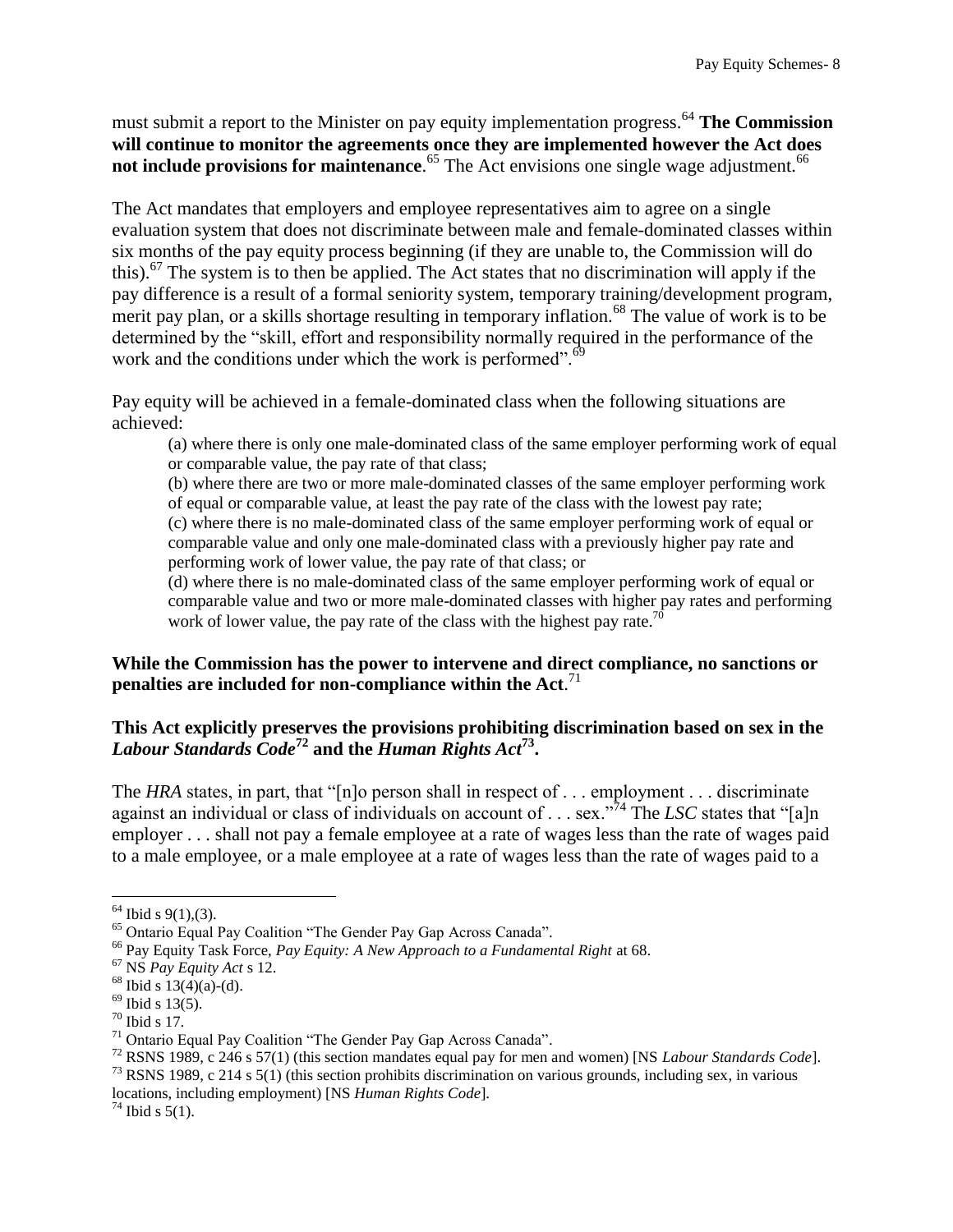female employee, employed by him for substantially the same work performed in the same establishment, the performance of which requires substantially equal skill, effort and responsibility, and which is performed under similar working conditions."<sup>75</sup>

#### <span id="page-9-0"></span>*Pay Equity Success*

According to data from 2016 (calculated by taking the difference between male and female fulltime median weekly earnings as a share of male-median weekly earnings), Nova Scotia has a gender wage gap of 16.4%. They have the six smallest gap of all Canadian provinces, and received a grade of  $C<sup>76</sup>$ 

#### **Provincial Schemes with Public and Private Sector Pay Equity Legislation:**

#### <span id="page-9-2"></span><span id="page-9-1"></span>**Ontario**

## <span id="page-9-3"></span>*Pay Equity Scheme* **Pay Equity is legislated in Ontario by the 1987** *Pay Equity Act***. 77**

The purpose of this act is to "redress systemic gender discrimination in compensation for work performed by employees in female job classes".<sup>78</sup> **The Act applies to private-sector employers with ten or more employees, all public-sector employers, and their relevant employees and bargaining agents.**<sup>79</sup> Ontario was the first province to include the private sector in its pay equity legislation. The Act will continue to apply to any employer who employed ten or more employees after the Act came into effect, even if they reduce the number of employees.<sup>80</sup> The **onus is on the employer to create and maintain pay equity compensation practices**. <sup>81</sup> The employer must **create a pay equity plan**.

"Female job classes" are defined as "a job class in which 60 per cent or more of the members are female" or a job class that has been determined to be a female job class, unless it has otherwise been decided that it is a male job class.<sup>82</sup> "Male job classes" are defined in the same manner. Additionally, in making a decision as to whether a job class is male or female, attention must be given to the historical incumbency and gender stereotypes.<sup>83</sup> Persons with disabilities who have received accommodations may not be classified differently so long as they are in similar positions.<sup>84</sup>

The value of work will be determined through the "composite of the skill, effort and responsibility normally required in the performance of the work and the conditions under which

- $79$  Ibid s 3(1).
- <sup>80</sup> Ibid s 3(2).
- $81$  Ibid s 7(1).
- $82$  Ibid s 1.
- $83$  Ibid s 1(5).
- $84$  Ibid s 1(7).

<sup>75</sup> NS *Labour Standards Code* s 57(1).

<sup>76</sup> The Conference Board of Canada, "Gender Wage Gap".

<sup>77</sup> RSO 1990, c P.7 [ON *Pay Equity Act*].

 $^{78}$  Ibid s 4(1).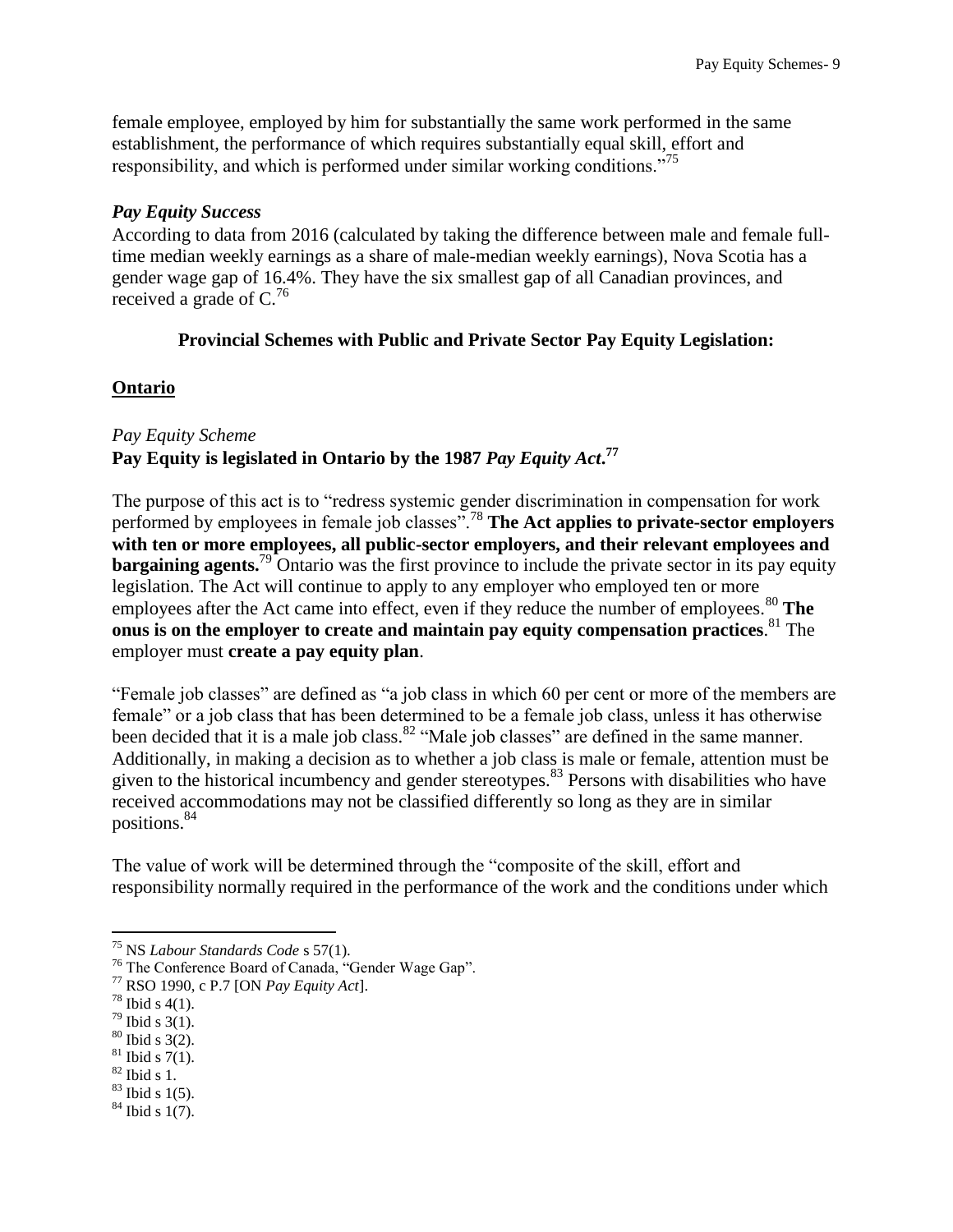# it is normally performed".<sup>85</sup> **Accommodation under the Human Rights Act is explicitly prohibited from being used to determine the value of the work**. 86

Employers have to use a gender-neutral comparison system to compare male and female job classes in each establishment to determine if pay equity exists for every female job class.  $87$ 

Pay equity under this Act will be achieved when "every female job class in the establishment has been compared to a job class or job classes under the job-to-job method of comparison or the proportional value method of comparison and any adjustment to the job rate of each female job class that is indicated by the comparison has been made.<sup>388</sup> When there is no male comparative job class, pay equity is achieved when "the job rate for the female job class that is the subject of the comparison is at least equal to the job rate of a male job class in the same establishment that at the time of comparison had a higher job rate but performs work of lower value than the female job class."<sup>89</sup>

Pay differences that are a result of a formal seniority system, temporary training or development, merit compensation plans, personnel practices ('red-circling'), or skills shortage causing temporary inflation are justified.<sup>90</sup> Once pay equity has been achieved, differences in compensation as a result of bargaining strength will be permitted. $91$ 

Employers may not reduce wages to comply with pay equity obligations.<sup>92</sup> Employers, employees, and bargaining units may not intimidate, coerce, penalize, or discriminate against a person for participating in proceedings or exercising their rights under this Act in any way.<sup>93</sup> At hearings before the tribunal regarding this section, the burden of proof rests on the person who is alleged to have contravened the Act to prove that they did not contravene the Act.  $94$ 

**The Act can be enforced through complaints. Employers, employees, and bargaining agents** may file a complaint with the Commission alleging a contravention of the Act.<sup>95</sup> The review officer may investigate the compliant and aim to create a settlement or decide to not consider the complaint. Additionally, the Pay Equity Office is responsible for enforcing the Act.<sup>96</sup> Review officers will be designated by the Office and will monitor the preparation and implementation of pay equity plans, in addition to investigating complaints and objections.<sup>97</sup>

- $\overline{a}$  $85$  Ibid s 5(1).
- <sup>86</sup> Ibid s 5(2).
- <sup>87</sup> Ibid s 12.
- $88$  Ibid s. 5.1(1).
- $89$  Ibid s 6(2).  $90$  Ibid s  $8(1)$ .
- $91$  Ibid s 8(2).
- $92$  Ibid s 9(1).
- $93$  Ibid s 9(2).
- $94$  Ibid s 24(7).
- $95$  Ibid s 22(1).
- $96$  Ibid s  $33(1)$ .
- $97$  Ibid s 34(1)-(2).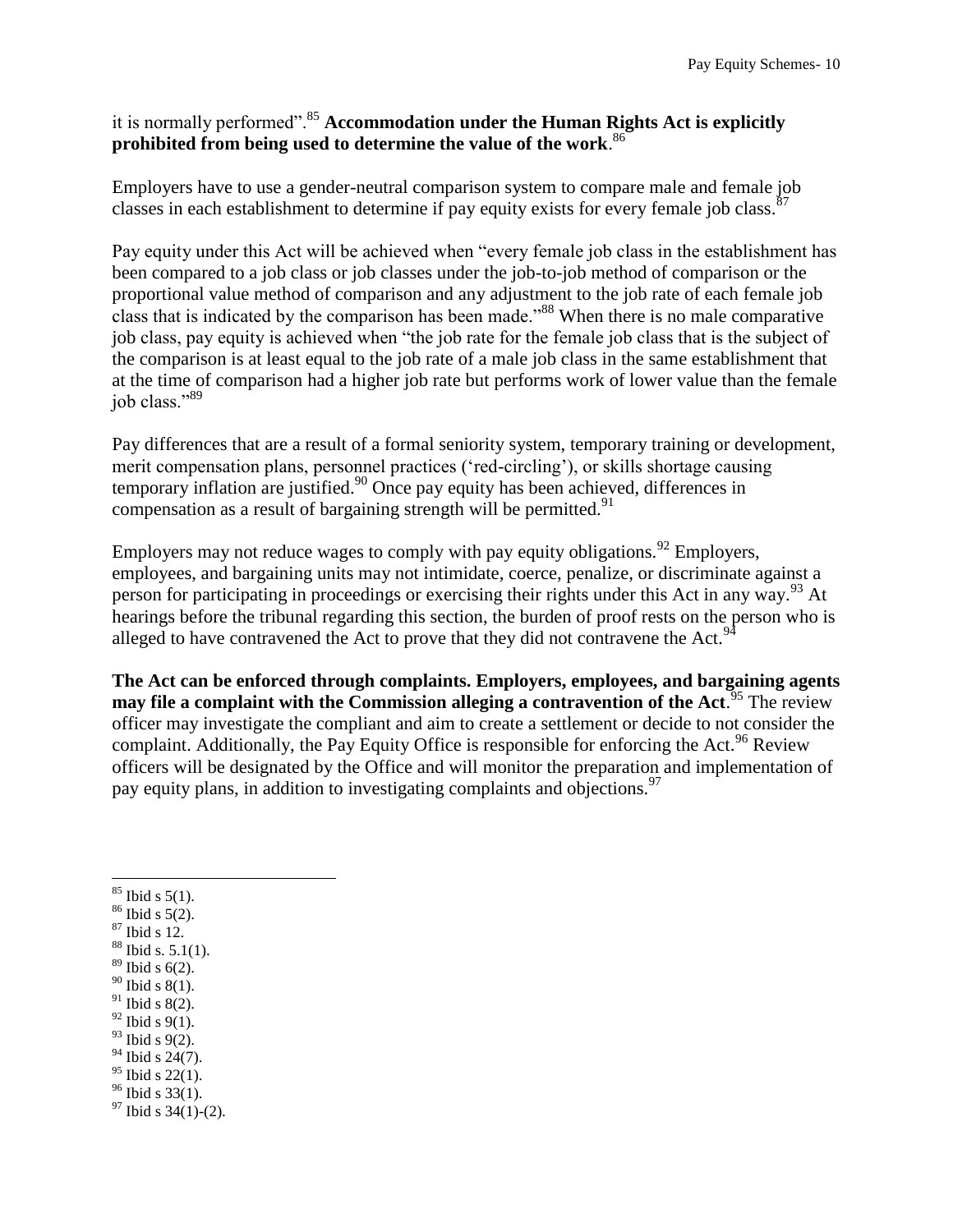**The penalty for retaliating against a person for exercising rights under this Act, for obstructing justice, or for not complying with an order of the Hearings Tribunal will be liable for a maximum or \$5,000 (for an individual) or \$50,000**. 98

**In 2018 Ontario passed the** *Pay Transparency Act***<sup>99</sup>, however this Act never came into force**. The Act was supposed to be effective as of January 1, 2019, however the current conservative government has stalled it in order to conduct consultations.<sup>100</sup> Consultations were finished April 2019, however no other steps appear to have been taken.

#### <span id="page-11-0"></span>*Pay Equity Success*

According to data from 2016 (calculated by taking the difference between male and female fulltime median weekly earnings as a share of male-median weekly earnings), Ontario has a gender wage gap of 16.2. They have the fourth smallest gap of all Canadian provinces and received a grade of  $B<sub>101</sub>$ 

The *Pay Equity Act* itself does not appear to have been that significant in decreasing Ontario's gender pay gap, however. In 1976, the pay gap in Ontario for all average annual earners was 56%. In 1988 (around when the *Pay Equity Act* was implemented) the gap was 43%. This means that the gender wage gap went down by 13% in the twelve years prior to the *Pay Equity Act*. In 2014 the gender wage gap was 29%. This means that the gender wage gap for all average annual earners went down by 14% in the twenty-seven years since the introduction of the *Pay Equity Act*. 102

## <span id="page-11-1"></span>**Quebec**

#### <span id="page-11-2"></span>*Pay Equity Scheme* **Pay equity is mandated in Quebec by the 1996** *Pay Equity Act***. 103**

The purpose of this Act is "to redress differences in compensation due to the systemic gender discrimination suffered by persons who occupy positions in predominantly female job classes".<sup>104</sup> **The Act applies to every employer with ten or more employees, imposing proactive obligations on both private and public sector employers.<sup>105</sup>**

## **Employers are given different obligations depending on their size:**

 $\overline{a}$ 

[<https://www.ontariocanada.com/registry/showAttachment.do?postingId=28766&attachmentId=39685>](https://www.ontariocanada.com/registry/showAttachment.do?postingId=28766&attachmentId=39685) for more information about the consultations that took place.

<sup>101</sup> The Conference Board of Canada, "Gender Wage Gap".

 $98$  Ibid s 26(1).

<sup>99</sup> 2018, S.O. 2018, c. 5 - Bill 3.

<sup>&</sup>lt;sup>100</sup> Ontario Equal Pay Coalition "The Gender Pay Gap Across Canada"; See also Ministry of Labour, "Pay Transparency Reporting", online:

<sup>&</sup>lt;sup>102</sup> Ontario, "Final report and recommendations of the Gender Wage Gap Strategy Steering Committee" at 59, online: <https://files.ontario.ca/7198\_mol\_gwg\_finalreport\_eng\_wa\_08f\_v2\_1.pdf>.

<sup>103</sup> RSQ c E12.001 [QC *Pay Equity Act*].

 $104$  Ibid s 1.

 $105$  Ibid s 4.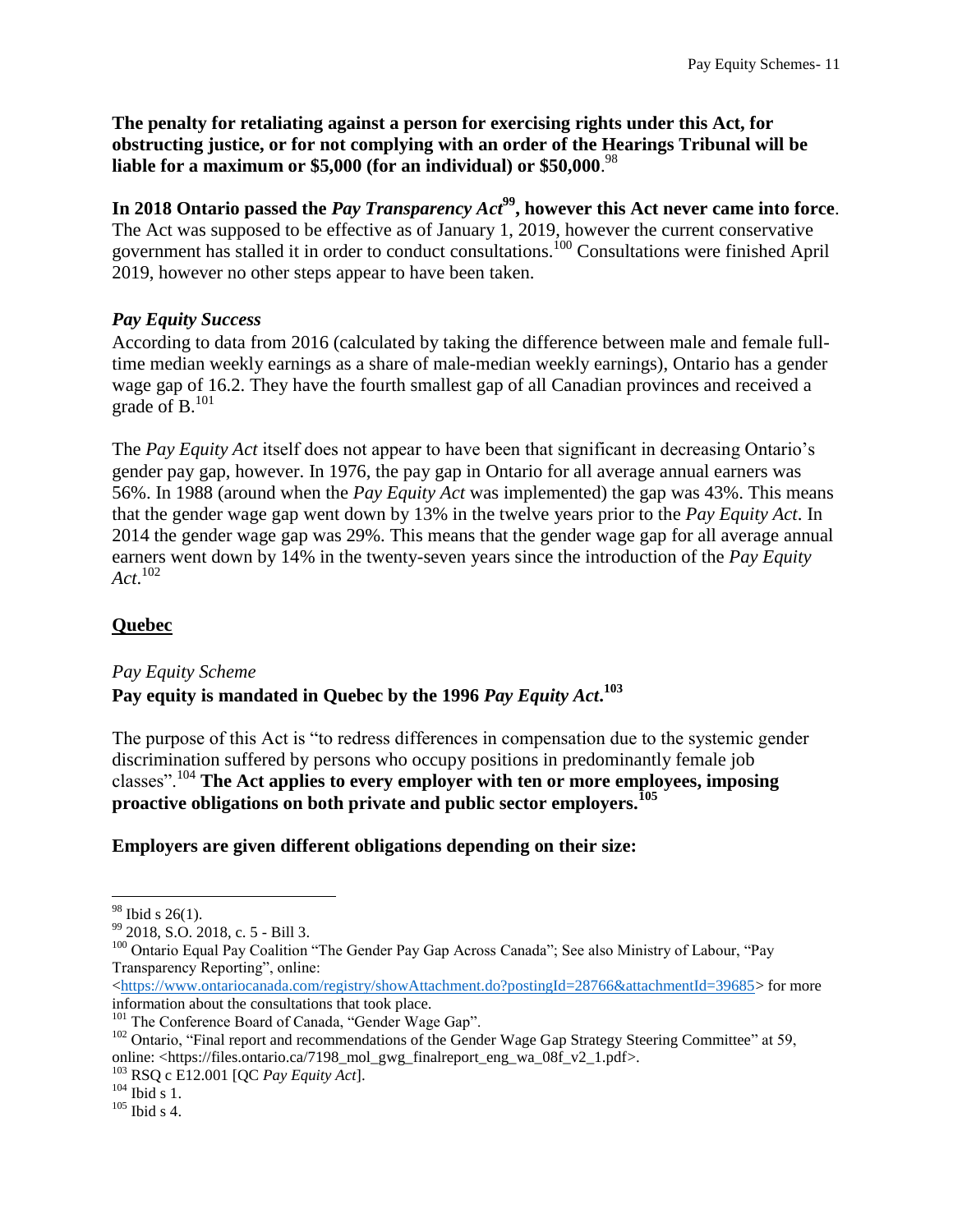- Employers with 100 or more employees must create a pay equity plan and must set up a pay equity committee to enable employees to participate.<sup>106</sup>
- Employers with 50 or more but less than 100 employees must establish a pay equity plan and may elect to establish a pay equity committee.<sup>107</sup>
- Employers with fewer than 50 employees shall determine what adjustments they must make to pay equal wages for equal value to employees with positions in predominantly female job classes.<sup>108</sup> In doing so they may elect to establish a pay equity plan.

A job class may be deemed to be predominately male or female if—due to gender-based stereotyping—it is commonly associated with men or women, 60% or more of the jobs are held by employees of the same sex, difference in representation of men or women in the job class and total workforce is significant, or historical incumbency shows that it is a predominantly male or female job class.<sup>109</sup>

The value determination between job classes must take into consideration the necessary qualifications, responsibilities, required effort, and work conditions.<sup>110</sup> Pay differences due to the following factors should not be considered: seniority, assignment of fixed duration, region where employee works, shortage of skilled workers, temporary maintenance of a person's compensation, "a handicapped person's compensation under a special arrangement", and nonenjoyment of benefits. $^{111}$ 

**After a pay equity plan is completed, the employer must conduct pay equity audits every**  five years.<sup>112</sup> The employer has the choice to conduct the audit alone, have a pay equity audit committee, or conduct it alongside the certified association.<sup>113</sup> They must post the audit results in a prominent location for 60 days.<sup>114</sup>

The pay equity committee—or employer if there is no committee—has to determine what adjustments must be made.<sup>115</sup> Employers may not reduce wages in order to maintain pay equity. $^{116}$ 

The Commission is given tasks under this Act, including supervising pay equity plans and adjustments, making non-adversarial investigations, distributing information, and conducting research.<sup>117</sup> The Minister will also create a pay equity advisory committee to provide opinions on the Act. $118$ 

- <sup>108</sup> Ibid s 34. <sup>109</sup> Ibid s 55.
- $110$  Ibid s 57.
- $111$  Ibid s 67.
- <sup>112</sup> Ibid s 76.1.
- <sup>113</sup> Ibid s 76.2.
- $114$  Ibid s 76.3.
- <sup>115</sup> Ibid s 68.
- <sup>116</sup> Ibid s 76.5.2.
- $117$  Ibid s 93.
- <sup>118</sup> Ibid s 95.1.

 $106$  Ibid s 10, 16.

 $107$  Ibid s 31.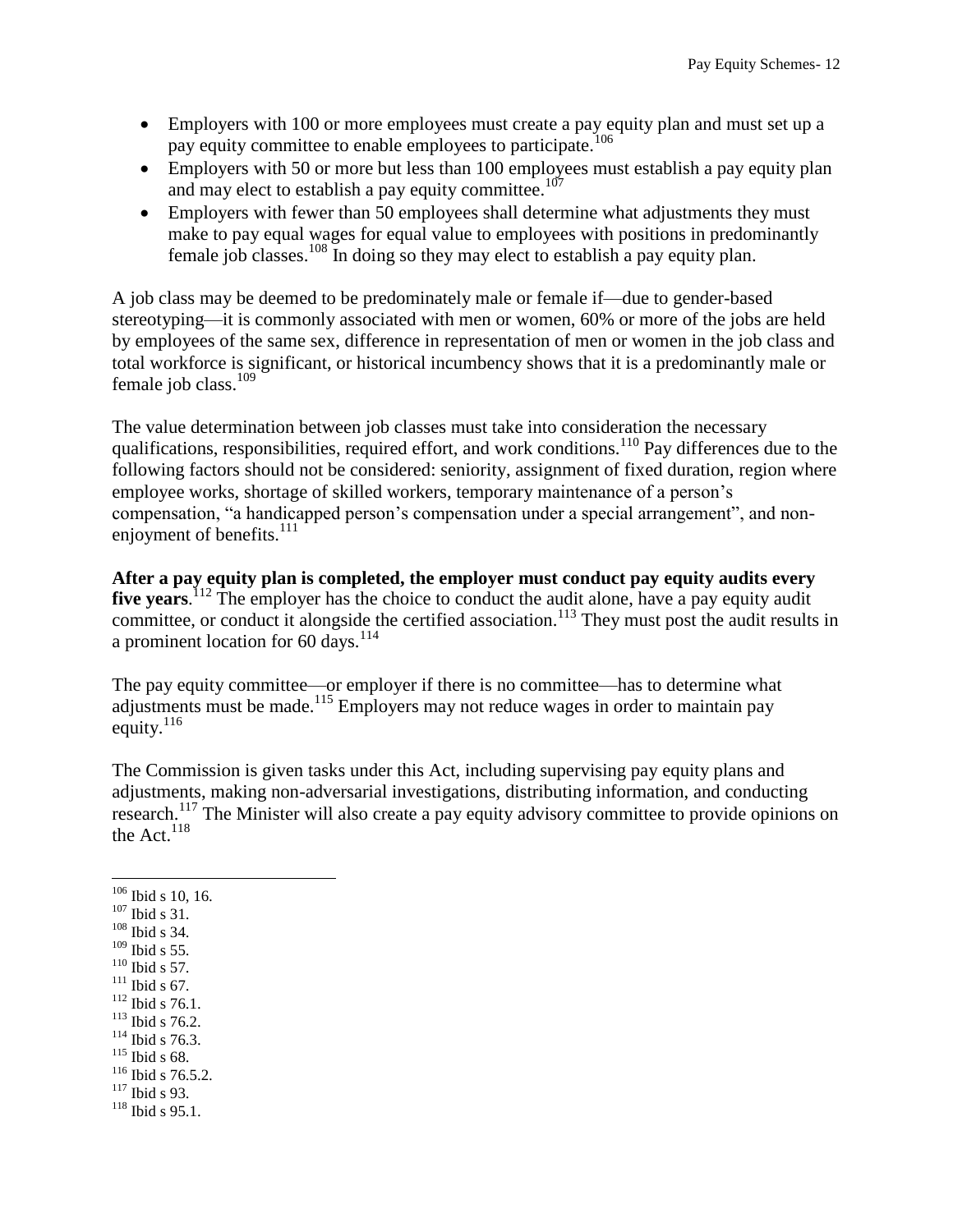**This Act includes penalties for non-compliance, which range from \$1,000-15,000 for employers with less than 50 employees, \$2,000-\$30,000 for employers with 50 to 100 employees, and \$3,000-\$45,000 for employers with 100 or more employees.<sup>119</sup> These amounts are double for second offences.**

Additionally, gender discrimination is prohibited and equal pay for equal or similar work is legislated by the Quebec *Charter of Human Rights and Freedoms*. <sup>120</sup> The *Charter* explicitly states that "[a]djustments in compensation and a pay equity plan are deemed not to discriminate on the basis of gender if they are established in accordance with the *Pay Equity Act*."<sup>121</sup>

In February 2019, Bill 10, An Act to amend the Pay Equity Act was introduced.<sup>122</sup> Its main purpose would be to improve the pay equity audit process.<sup>123</sup> **The Bill was assented to April 2019.<sup>124</sup>**

#### <span id="page-13-0"></span>*Pay Equity Success*

<span id="page-13-1"></span>According to data from 2016, Quebec has a gender wage gap of 16.4%. They have the fifth smallest gap of all Canadian provinces and received a grade of  $C<sup>125</sup>$ 

## **Provincial Schemes with No Pay Equity Legislation:**

#### <span id="page-13-2"></span>**Saskatchewan**

#### <span id="page-13-3"></span>*Pay Equity Scheme*

#### **There is no pay equity legislation in Saskatchewan.**

**The** *Saskatchewan Employment Act<sup>126</sup>* **includes the right to equal pay for equal or similar work**. This section can be used when an employee of one sex is being paid less than an employee of another sex who is employed by the same employer for similar work in similar conditions and the work requires similar skill, effort, and responsibility.<sup>127</sup> Pay differences are accepted so long as they are based on a merit or seniority system. Employers are prohibited from

 $119$  Ibid s 115.

 $120$  RSQ, c C-12 s 19 (this section requires equal salaries to be given to members of the personnel who perform similar work, subject to exceptions seniority, overtime, experience, merit, years of service, and productivity), s 16 (this section prohibits discrimination in employment).

<sup>121</sup> *Ibid* s 19.

 $122$  Bill 10, online:

<sup>&</sup>lt;http://www2.publicationsduquebec.gouv.qc.ca/dynamicSearch/telecharge.php?type=5&file=2019C4A.PDF>. <sup>123</sup> Morneau Shepell, "Proposed amendment to the Quebec Pay Equity Act introduced in February 2019", online:  $\langle$ https://www.morneaushepell.com/ca-en/insights/proposed-amendment-quebec-pay-equity-act-introduced-february-2019>.

<sup>&</sup>lt;sup>124</sup> National Assembly of Ouebec, online: <http://m.assnat.qc.ca/en/travaux-parlementaires/projets-loi/projet-loi-10-42-1.html>.

<sup>&</sup>lt;sup>125</sup> The Conference Board of Canada, "Gender Wage Gap".

<sup>126</sup> SS 2013, c S-15.1 s 2-21

 $^{127}$  Ibid.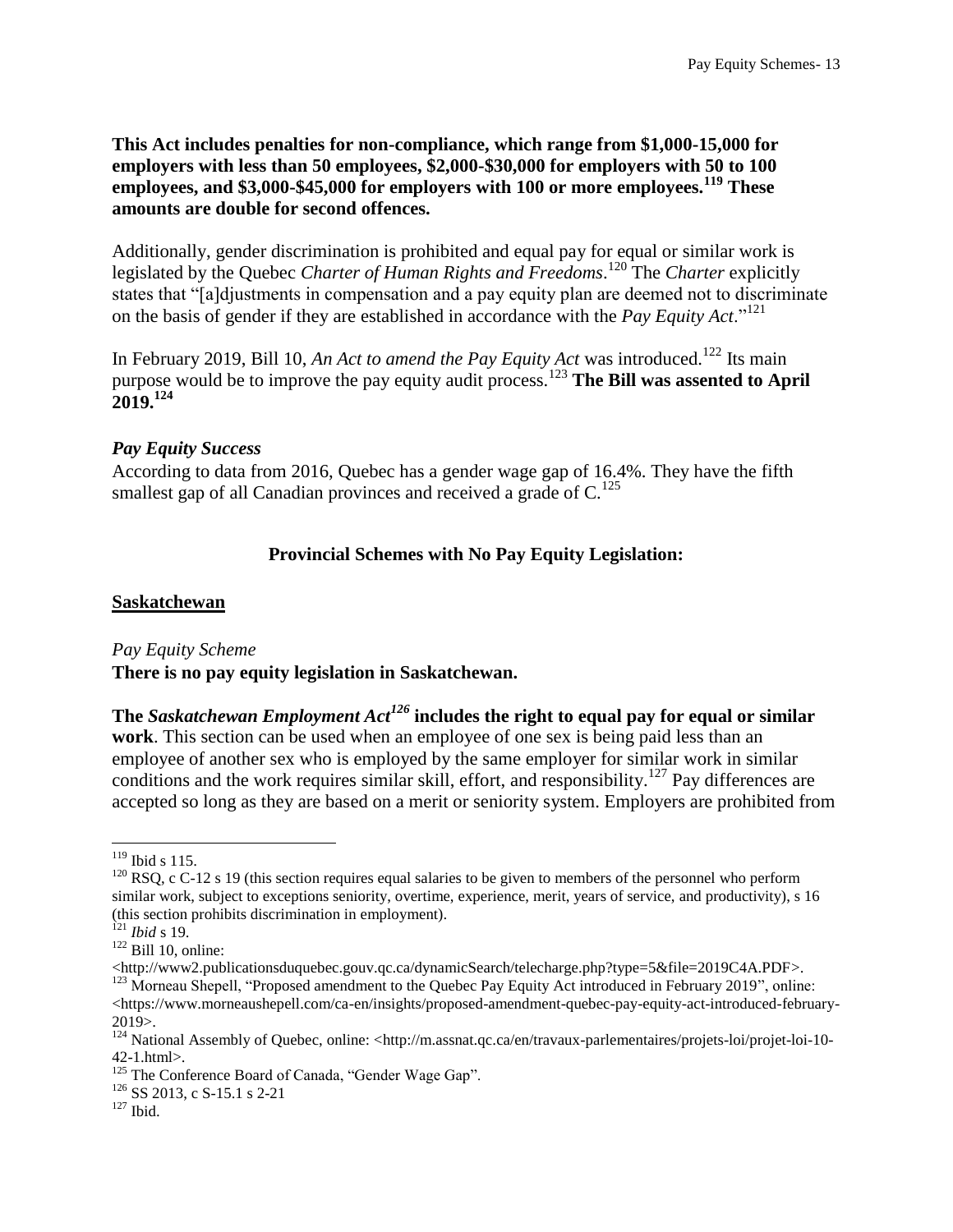reducing employers pay in complying with this section. Additionally, this section extends past sex and states that "[n]o employer shall pay an employee a different rate of pay on the basis of any prohibited ground".<sup>128</sup> **To enforce this right, persons have two years to file a formal**  complaint with the Employment Standards Division.<sup>129</sup>

Additionally, the *Saskatchewan Human Rights Code* prohibits discrimination based on gender in the workplace, stating that no employer may "refuse to employ, refuse to continue to employ or otherwise discriminate against a person or class of persons with respect to employment, or a term or condition of employment" based on a prohibited ground.<sup>130</sup>

**Saskatchewan also has a 1999 government policy framework in place for pay equity.<sup>131</sup> The policy applies to the public sector.** Under this framework, pay equity plans were to be negotiated between committees and employers and a compensation review committee was to supervise the process.<sup>132</sup>

#### <span id="page-14-0"></span>*Pay Equity Success*

According to data from 2016 (calculated by taking the difference between male and female fulltime median weekly earnings as a share of male-median weekly earnings), Saskatchewan has a gender wage gap of 21.6%. They have the fourth largest gap of all Canadian provinces, and received a grade of D for their gap.<sup>133</sup>

#### <span id="page-14-1"></span>**Newfoundland and Labrador**

<span id="page-14-2"></span>*Pay Equity Scheme*

**There is no pay equity legislation in Newfoundland.** 

**The** *Human Rights Act<sup>134</sup>* **mandates equal pay for equal or similar work** and prohibits discrimination based on gender. This Act prohibits unequal pay based on various grounds of discrimination. Differential pay based on the prohibited grounds is not allowed for employees working for the same employer who are performing similar work in a job that requires similar skill, effort, and responsibility (subject to seniority and merit systems).<sup>135</sup> Discrimination in employment is also prohibited by this Act.<sup>136</sup> **Persons have one year to file an official complaint with the Human Rights Commission to enforce their rights under this Act**. 137

 $\overline{a}$  $128$  Ibid.

<sup>&</sup>lt;sup>129</sup> Ibid s 2-98; see also Saskatchewan, "Employment Standards Complaints", online:  $\langle$ https://www.saskatchewan.ca/business/employment-standards/complaints-investigations-enforcement-and[fines/file-an-employment-standards-complaint>](https://www.saskatchewan.ca/business/employment-standards/complaints-investigations-enforcement-and-fines/file-an-employment-standards-complaint).

 $\frac{130}{130}$  SS 2018 c S-24.2 s 16(1).

<sup>&</sup>lt;sup>131</sup> Government of Saskatchewan, "Equal Pay for Work of Equal Value and Pay Equity" (1999), online: [<http://publications.gov.sk.ca/documents/139/106647-](http://publications.gov.sk.ca/documents/139/106647-Equal%20Pay%20for%20Work%20of%20Equal%20Value%20and%20Pay%20Equity%20Policy,%201999.pdf)

[Equal%20Pay%20for%20Work%20of%20Equal%20Value%20and%20Pay%20Equity%20Policy,%201999.pdf>](http://publications.gov.sk.ca/documents/139/106647-Equal%20Pay%20for%20Work%20of%20Equal%20Value%20and%20Pay%20Equity%20Policy,%201999.pdf). <sup>132</sup> [http://equalpaycoalition.org/wp-content/uploads/2017/07/PETF\\_final\\_report\\_e.pdf](http://equalpaycoalition.org/wp-content/uploads/2017/07/PETF_final_report_e.pdf) at 72.

<sup>133</sup> The Conference Board of Canada, "Gender Wage Gap".

<sup>&</sup>lt;sup>134</sup> SNL 2010, c H-13.1.

 $135$  Ibid s 16(1).

 $136$  Ibid s 14(1).

<sup>&</sup>lt;sup>137</sup> Newfoundland and Labrador, "Human Rights Commission" online:  $\langle$ https://thinkhumanrights.ca/>.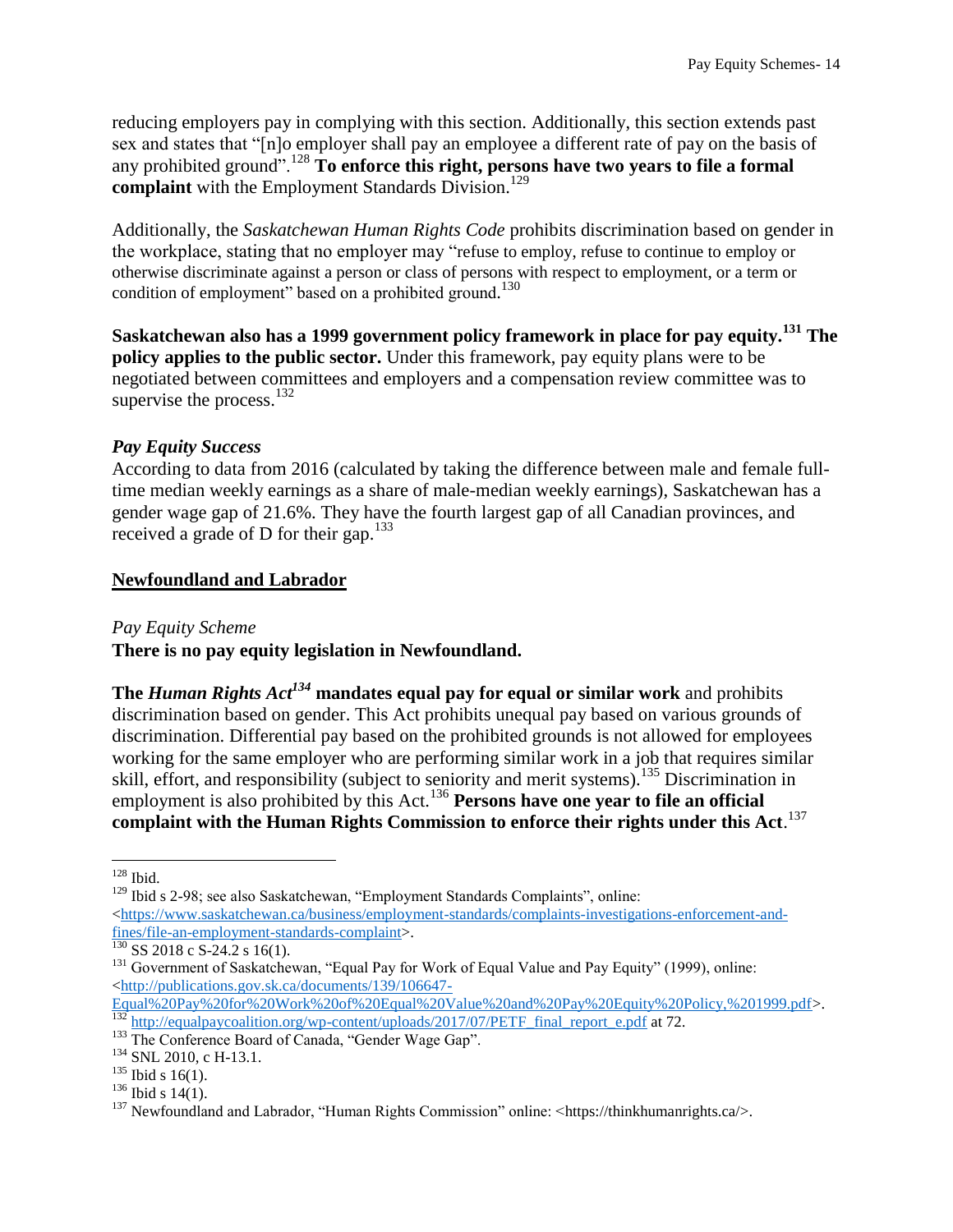The government began to initiate pay equity negotiations with unions in the public sector as part of collective bargaining in 1988, however in 1991 legislation caused any retroactive wage changes agreed upon to be void.<sup>138</sup>

In March 2017 a private member's bill for pay equity legislation was given unanimous support.<sup>139</sup> In March 2018 this legislation was once again brought up, however no concrete **action has been taken**. 140

#### <span id="page-15-0"></span>*Pay Equity Success*

According to data from 2016 (calculated by taking the difference between male and female fulltime median weekly earnings as a share of male-median weekly earnings), Newfoundland has a gender wage gap of 28.5%. They have the largest gap of all Canadian provinces and received a grade of  $D$ - for their gap.<sup>141</sup>

#### <span id="page-15-1"></span>**British Columbia**

#### <span id="page-15-2"></span>*Pay Equity Scheme*

#### **There is no pay equity legislation in British Columbia.**

**Equal pay for similar work is required by the** *Human Rights Code*, which states that "an employer must not discriminate between employees by employing an employee of one sex for work at a rate of pay that is less than the rate of pay at which an employee of the other sex is employed by that employer for similar or substantially similar work.<sup> $142$ </sup> This Act also prohibits discrimination in employment based on various grounds, including race, colour, sex, sexual orientation, gender identity or expression, or physical or mental ability.<sup>143</sup> **Persons have one year since the last incident to file a complaint under this legislation**. 144

In 1995 *Public Sector Employers' Council Pay Equity Policy Framework* was adopted. Under this policy framework, pay equity agreements in public sector employment was contemplated.<sup>145</sup>

On March 6, 2019, Bill M 203- the *Equal Pay Reporting Act* was introduced.<sup>146</sup> It has not yet **been set down for a second reading and no further action has been taken.<sup>147</sup>**

<sup>138</sup> Pay Equity Task Force, *Pay Equity: A New Approach to a Fundamental Right* at 72.

<sup>&</sup>lt;sup>139</sup> Hansard, Newfoundland and Labrador House of Assembly Proceedings (28 March 2017) Vol XLVIII No 1, online: [<https://www.assembly.nl.ca/HouseBusiness/Hansard/ga48session2/17-03-28.htm>](https://www.assembly.nl.ca/HouseBusiness/Hansard/ga48session2/17-03-28.htm).

<sup>&</sup>lt;sup>140</sup> Hansard, Newfoundland and Labrador House of Assembly Proceedings (8 March 2018) Vol XLVIII No 51, online: [<https://www.assembly.nl.ca/HouseBusiness/Hansard/ga48session2/18-03-08.htm>](https://www.assembly.nl.ca/HouseBusiness/Hansard/ga48session2/18-03-08.htm).

<sup>&</sup>lt;sup>141</sup> The Conference Board of Canada, "Gender Wage Gap".

<sup>142</sup> RSBC 1996, c 210 s 12(1).

 $143$  Ibid s 13(1).

<sup>&</sup>lt;sup>144</sup> Ibid s 22.

<sup>145</sup> Pay Equity Task Force, *Pay Equity: A New Approach to a Fundamental Right* at 73.

<sup>&</sup>lt;sup>146</sup> See 2019 Legislative Session: 4th Session, 41st Parliament, online: <https://www.leg.bc.ca/parliamentarybusiness/legislation-debates-proceedings/41st-parliament/4th-session/bills/progress-of-bills>.

<sup>&</sup>lt;sup>147</sup> See online: <https://www.leg.bc.ca/parliamentary-business/legislation-debates-proceedings/41st-parliament/4thsession/bills/progress-of-bills>.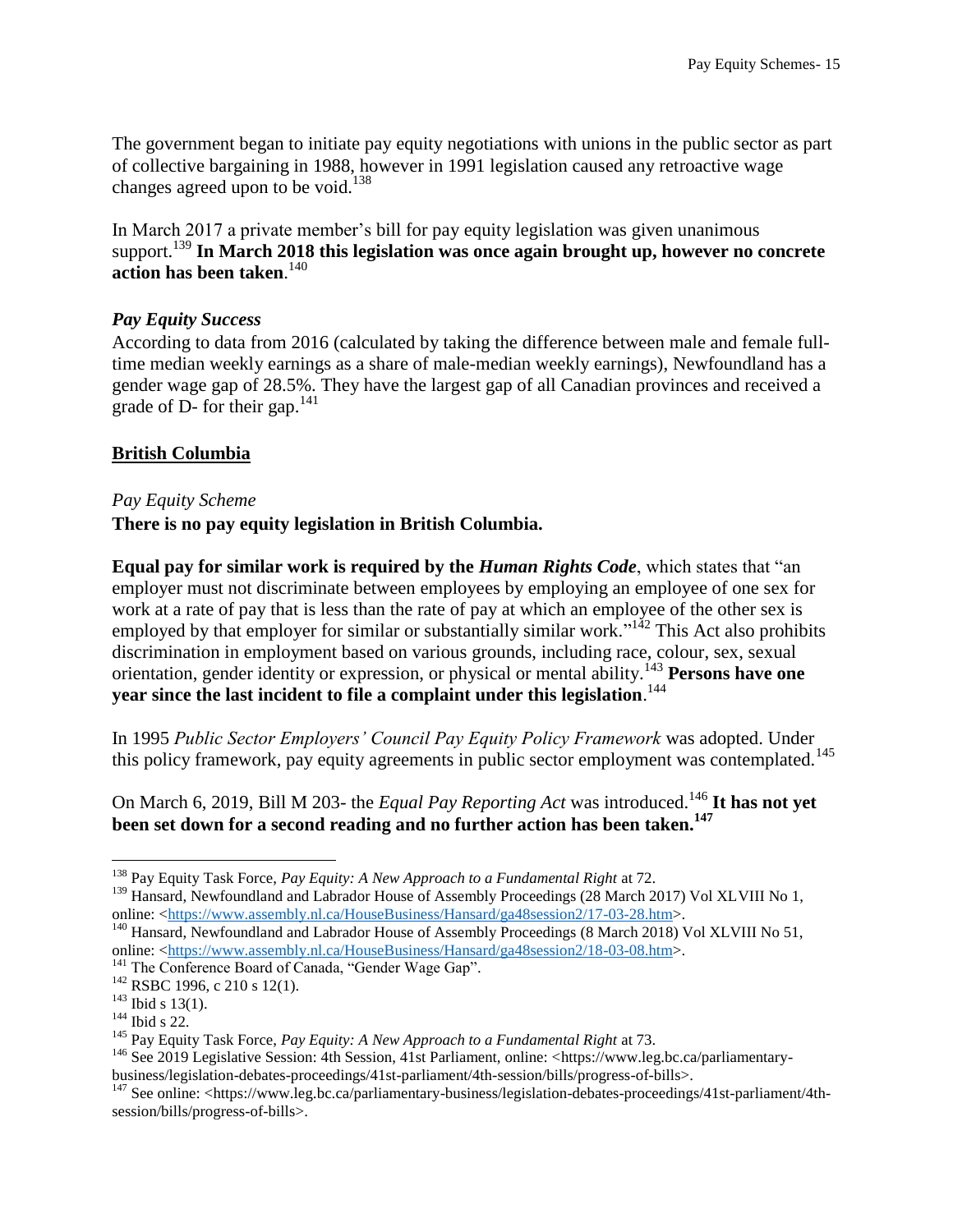#### <span id="page-16-0"></span>*Pay Equity Success*

According to data from 2016 (calculated by taking the difference between male and female fulltime median weekly earnings as a share of male-median weekly earnings), British Columbia has a gender wage gap of 22.6%. They have the third largest gap of all Canadian provinces and received a grade of D for their gap.<sup>148</sup>

## <span id="page-16-1"></span>**Alberta**

## <span id="page-16-2"></span>*Pay Equity Scheme*

**Alberta does not have pay equity legislation.**

**The** *Human Rights Act* **mandates equal pay for similar work**. <sup>149</sup> This Act states that when "employees of both sexes perform the same or substantially similar work for an employer in an establishment, the employer shall pay the employees at the same rate of pay".<sup>150</sup> Additionally, employers are not allowed to reduce pay rates to comply with this section. **Employees have a limitation date of 1 year since the date on which the cause of action occurred to make a**  complaint under this Act.<sup>151</sup> This Act also prohibits discrimination in employment based on the prohibited grounds, including colour, gender, race, gender identity, gender expression, and physical and mental disability.<sup>152</sup> Persons must submit a complaint in writing to the Human Rights Commission.<sup>153</sup>

Alberta does not have a policy framework in place for pay equity.

In March 2019 the Alberta Liberal leader promised to enact pay equity legislation.<sup>154</sup> **However, in April 2019 the conservative party won the provincial election and no further actions appear to have been taken**.

#### <span id="page-16-3"></span>*Pay Equity Success*

According to data from 2016 (calculated by taking the difference between male and female fulltime median weekly earnings as a share of male-median weekly earnings), Alberta has a gender wage gap of 24.6%. They have the second largest gap of all Canadian provinces and received a grade of D for their gap.<sup>155</sup>

 $\langle$ https://www.cbc.ca/news/canada/calgary/calgary-provincial-election-khan-liberal-gender-equity-pay-1.5073497>.

 $\overline{a}$ <sup>148</sup> The Conference Board of Canada, "Gender Wage Gap".

<sup>149</sup> RSA 2000, c A-25.5 s 6(1).

<sup>150</sup> Ibid.

 $151$  Ibid s 6(3)(a).

 $152$  Ibid s 7(1).

<sup>&</sup>lt;sup>153</sup> Alberta Human Rights Commission, "Information for complainants" online: <

https://www.albertahumanrights.ab.ca/publications/bulletins\_sheets\_booklets/sheets/complaints/Pages/complainant info.aspx>.

 $154$  CBC, "Alberta Liberals Promise to Enact Pay Equity Legislation", online:

<sup>&</sup>lt;sup>155</sup> The Conference Board of Canada, "Gender Wage Gap".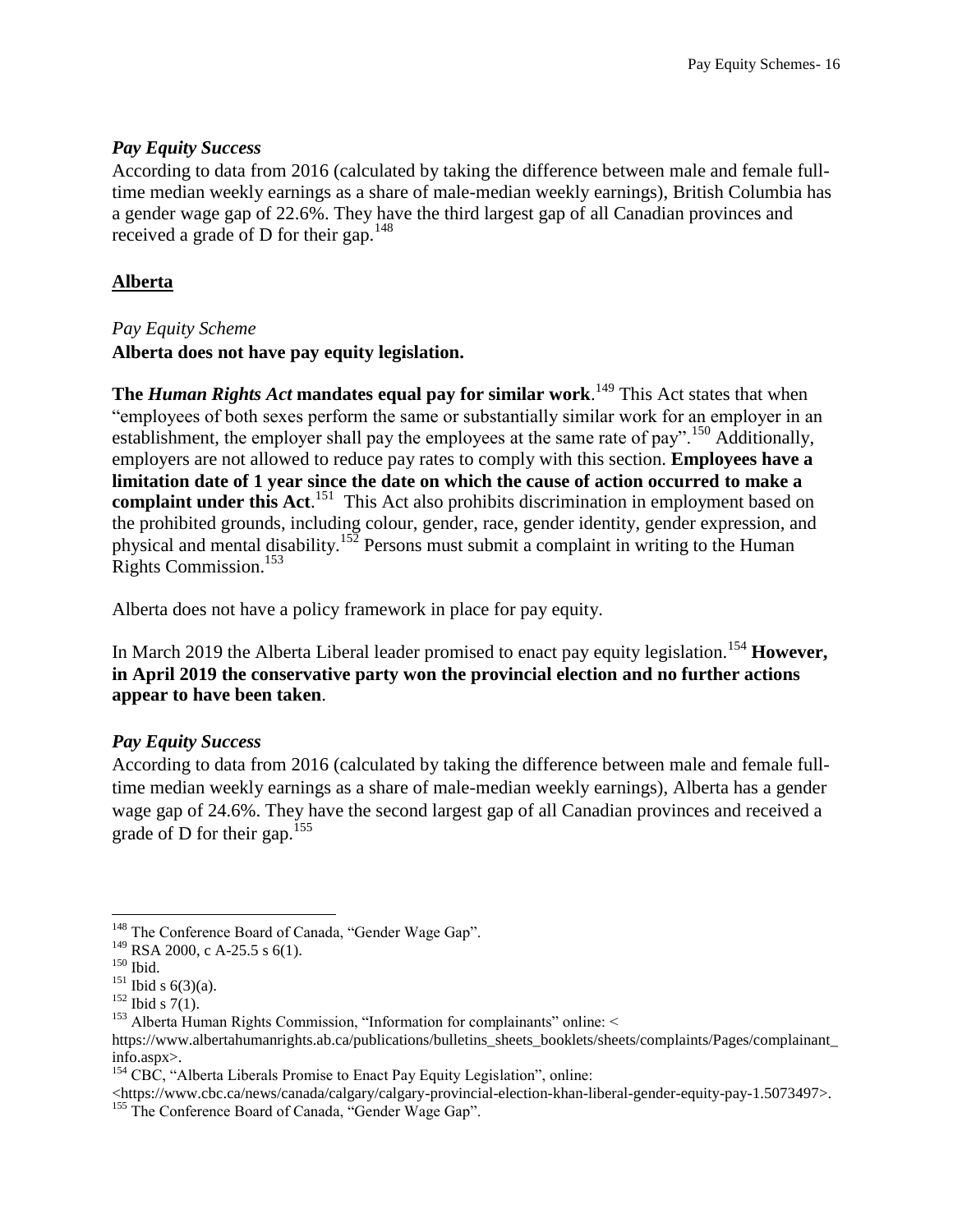## **Federal Scheme:**

## <span id="page-17-1"></span><span id="page-17-0"></span>*Pay Equity Scheme* **Federal** *Pay Equity Act* **received Royal Assent in December 2018.<sup>156</sup>**

The purpose of this Act is "to achieve pay equity through proactive means by redressing the systemic gender-based discrimination in the compensation practices and systems of employers that is experienced by employees who occupy positions in predominantly female job classes so that they receive equal compensation for work of equal value, while taking into account the diverse needs of employers, and then to maintain pay equity through proactive means." <sup>157</sup> **The Act applies to private and public sector employers that has 10 or more employees.<sup>158</sup> Employers bear the onus to establish a pay equity plan and post a notice that includes their obligations.<sup>159</sup>**

Employers who have 100 or more employees—or 10 to 99 employees if they are unionized—are required to establish a pay equity committee.<sup>160</sup> The employers must provide the pay equity committee with any information they have available that is considered necessary by the committee to establish the pay equity plan.<sup>161</sup>

"Predominantly female job classes" are defined as job classes where "at least 60% of positions in the class are occupied by women", "historically, at least 60% of the positions in job class were occupied by women", or the job class "is one that is commonly associated with women due to gender-based occupational stereotyping".<sup>162</sup> Male job classes are defined in the same manner.

**Employers must look at their compensation practices towards male and female job classes to determine whether there is a difference in pay.** If the employer or pay equity committee finds that there is at least one predominantly female job class and at least one male, they must determine the value of the work performed by both classes. The value of the work will be "the composite of the skill required to perform the work, the effort required to perform the work, the responsibility required in the performance of the work and the conditions under which the work is performed".<sup>163</sup> Differences that are based on a seniority system, temporarily maintaining compensation after reclassification/demotion, shortage of skilled workers, geographical area, employee development or training program, non-receipt of compensation, existence of a meritbased compensation plan, and the provision of for extra-duty services.<sup>164</sup> The Act provides specific details regarding how the calculations should be completed.<sup>165</sup>

- $160$  Ibid s 16(1).
- $161$  Ibid s 23(1).
- $162$  Ibid s 36(a)-(c).
- <sup>163</sup> Ibid s 42.
- $164$  Ibid s 46.

 $156$  SC 2018, c 27, s 416.

 $^{157}$  Ibid s 2.

 $158$  Ibid s 6(a)-(b).

<sup>&</sup>lt;sup>159</sup> Ibid s 12, 14(1).

<sup>&</sup>lt;sup>165</sup> See ibid, ss 47-50.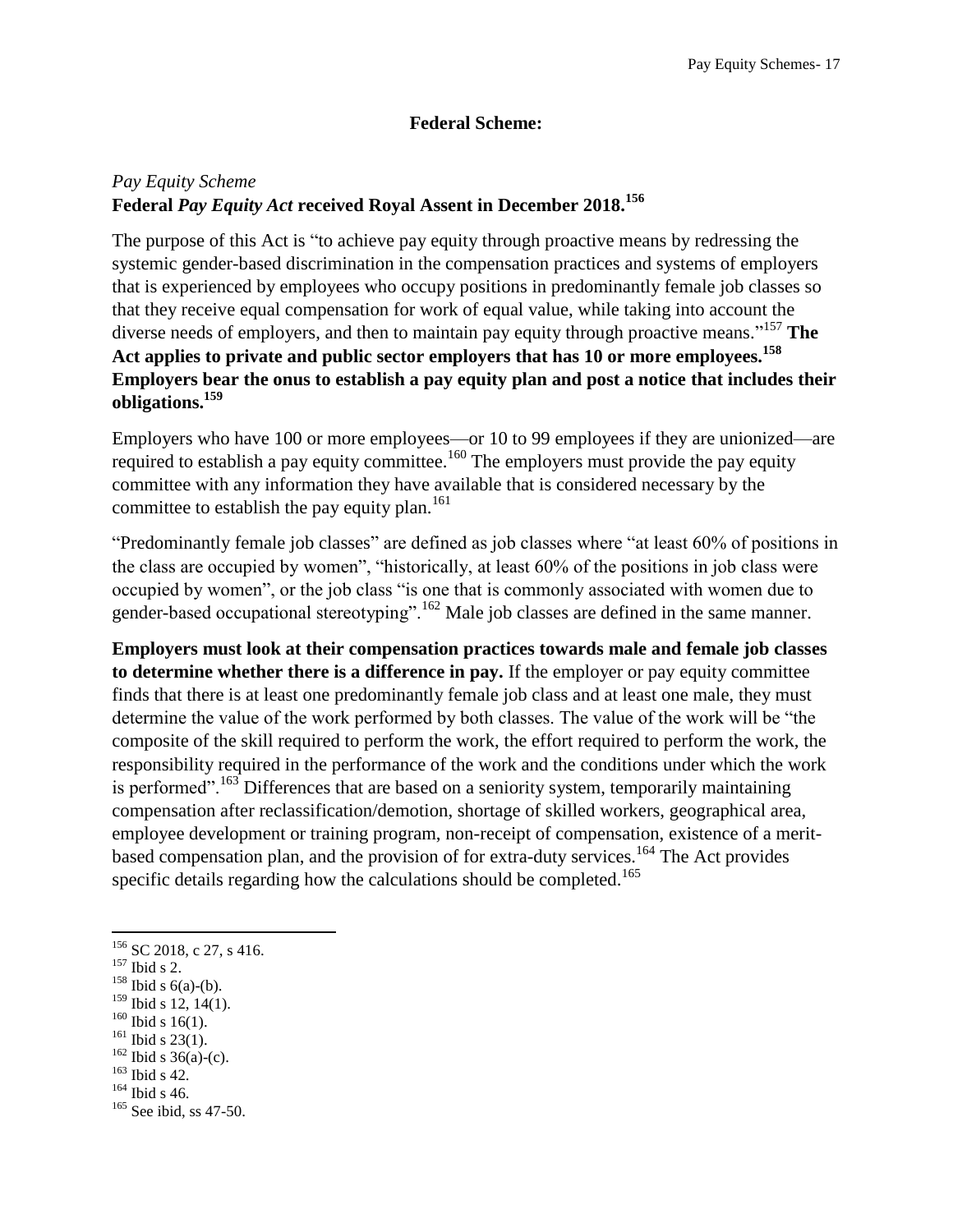The employer must post a draft pay equity plan, allow employers to provide written comments on it, and take their comments into consideration when finalizing the plan.<sup>166</sup>

Employers may not reduce compensation to comply with the Act.<sup>167</sup> Additionally the employer is prohibited from taking reprisal against any person who has participated in proceedings or otherwise acted on their rights under this Act.<sup>168</sup>

The Pay Equity Commissioner may conduct compliance audits for any purpose to ensure this Act is complied with, or order the employer to conduct an internal audit.<sup>169</sup> **Penalties are to be established by regulations, however penalties are set out in the Act and range from \$30,000-\$50,000.<sup>170</sup>**

#### **Employees, employers, and bargaining agents can make complaints under this act to the Commission.<sup>171</sup>**

The Federal government is planning on developing regulations under this Act in 2019-2020. The Regulations would establish the requirements for posting pay equity plans and notices, more information about the equal line method of comparison, method for comparison when there is no male comparator, and the factor to be applied when calculating increases owed to female job classes.<sup>172</sup>

#### <span id="page-18-0"></span>*Success of the Scheme*

This legislation came out in late 2018, so it is too early to analyze any impact it may have.

<span id="page-18-1"></span>Prior to this legislation, according to data from 2016, Canada has an overall wage gap of 18.2% and the Conference Board of Canada gave the country a C for its gender gap.<sup>173</sup>

 $166$  Ibid s 52, 54(1),(2).

<sup>167</sup> Ibid s 98.

<sup>168</sup> Ibid s 102.

<sup>&</sup>lt;sup>169</sup> Ibid s 118(1), 120(1)(a).

 $170$  Ibid s  $127(1)-(2)$ .

<sup>&</sup>lt;sup>171</sup> Ibid ss 149-152.

<sup>172</sup> Government of Canada, Forward Regulatory Plan: 2019-2021, online: < https://www.canada.ca/en/employmentsocial-development/programs/laws-regulations/labour/forward-regulatory-plan/forward-regulatory-plan-2019- 2021.html#h2.7>.

<sup>&</sup>lt;sup>173</sup> The Conference Board of Canada, "Gender Wage Gap".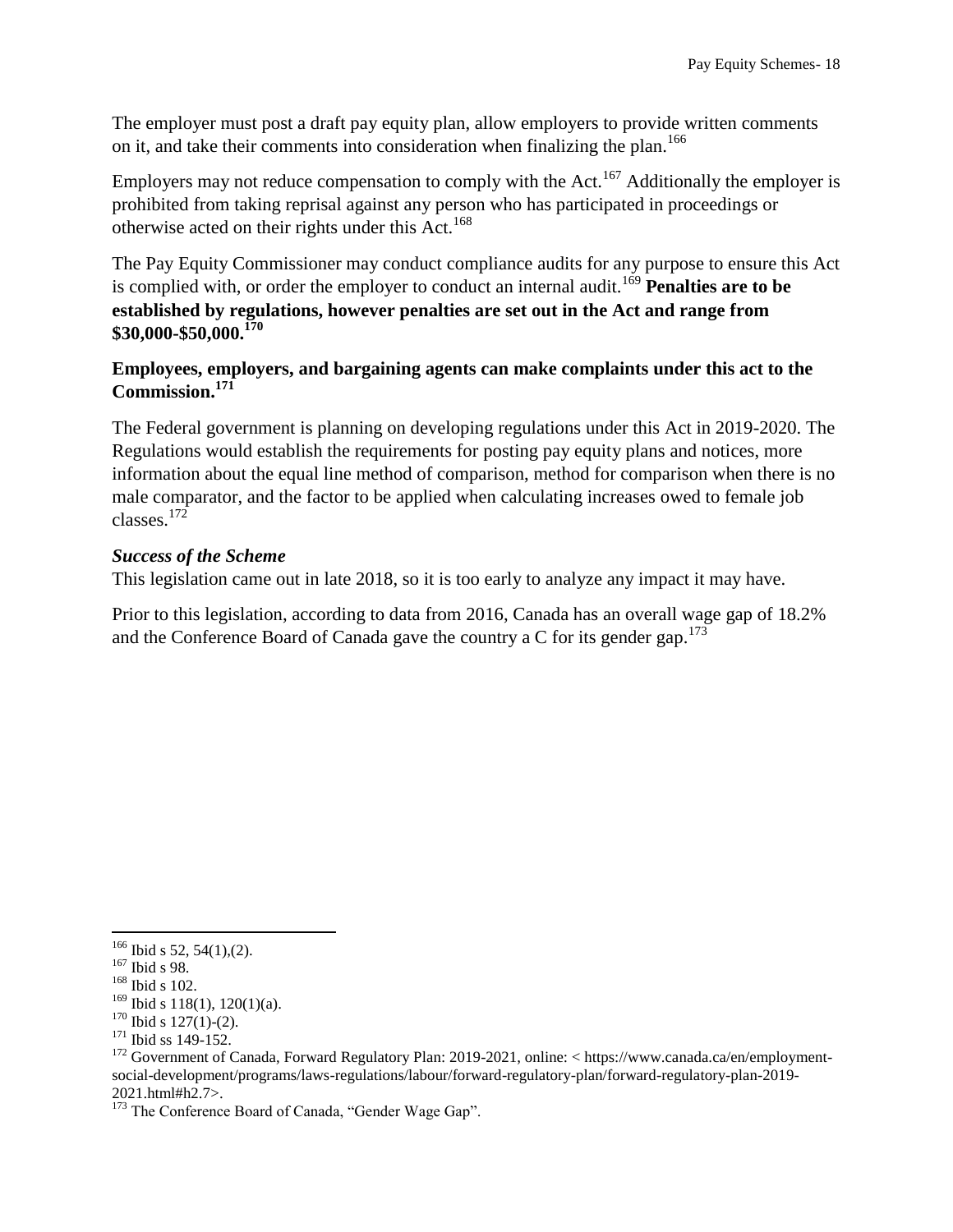# **Comparative Table**

| <b>Country</b>                 | Driej overview of pay equity tegistation in Canada.<br><b>Grouping</b>                                                                                                                                                                                                              | <b>Collecting</b>                                                                                                                                                              | <b>Comparing</b>                                                                                                                                                                                                                                                                | <b>Equalizing</b>                                                                                                                                                    | <b>Maintaining</b>                                                                                                                                                                                |
|--------------------------------|-------------------------------------------------------------------------------------------------------------------------------------------------------------------------------------------------------------------------------------------------------------------------------------|--------------------------------------------------------------------------------------------------------------------------------------------------------------------------------|---------------------------------------------------------------------------------------------------------------------------------------------------------------------------------------------------------------------------------------------------------------------------------|----------------------------------------------------------------------------------------------------------------------------------------------------------------------|---------------------------------------------------------------------------------------------------------------------------------------------------------------------------------------------------|
|                                | Provincial Scheme with Public Sector Pay Equity Legislation                                                                                                                                                                                                                         |                                                                                                                                                                                |                                                                                                                                                                                                                                                                                 |                                                                                                                                                                      |                                                                                                                                                                                                   |
| P.E.I.                         | Female-dominated<br>classes: a class where<br>60% or more of the<br>incumbents are women<br>(male classes defined<br>the same way)                                                                                                                                                  | Employers do<br>not have an<br>obligation to<br>collect<br>information;<br>the Pay Equity<br>Bureau has to<br>prepare and<br>maintain<br>statistics                            | Value is determined<br>by: looking at the<br>skill, effort, and<br>responsibility in<br>both the<br>performance and<br>the conditions of<br>the work                                                                                                                            | Equalization<br>occurs through<br>negotiations<br>between<br>employer and<br>bargaining<br>agents.                                                                   | Prior to 1995<br>agencies could<br>process<br>complaints<br>following post<br>pay equity<br>achievement,<br>Now no<br>enforcement/<br>maintenance                                                 |
| Manitoba                       | Female-dominated<br>classes: a class in<br>which there are 10 or<br>more incumbents of<br>whom 70% or more<br>are women<br>(male classes defined<br>the same way)                                                                                                                   | Employers do<br>not have an<br>obligation to<br>collect<br>information;<br>the Pay Equity<br>Bureau and<br>executive<br>director must<br>prepare and<br>maintain<br>statistics | Value is determined<br>by: the composite<br>of skill, effort, and<br>responsibility<br>normally required<br>in work<br>performance and<br>conditions                                                                                                                            | Equalization<br>occurs through<br>negotiations<br>between<br>employer and<br>bargaining<br>agents.                                                                   | No specific<br>section on<br>maintaining<br>pay equity<br>settlements once<br>reached                                                                                                             |
| <b>New</b><br><b>Brunswick</b> | Female-dominated<br>classification: a job<br>classification in which<br>there are 10 or more<br>incumbents of whom<br>60% or more are<br>women or when the<br>employer and the<br>bargaining agent agree<br>to treat the class as<br>such<br>(male classes defined<br>the same way) | Employers<br>have to<br>compare the<br>job classes (no<br>set guidelines<br>for data<br>collection);<br>the Pay Equity<br>Bureau must<br>prepare and<br>maintain<br>statistics | Employers must<br>compare the<br>compensation and<br>value of work for<br>the classes using<br>pay calculated on<br>an hourly basis<br>based on the<br>composite of the<br>skill, effort and<br>responsibility<br>normally required<br>in work<br>performance and<br>conditions | Equalization<br>occurs through<br>negotiations<br>about an<br>evaluation<br>system and pay<br>adjustments<br>between<br>employer and<br>bargaining<br>agents         | The employer<br>must maintain<br>pay equity,<br>after it is<br>achieved they<br>must conduct a<br>pay equity<br>review and<br>make pay<br>adjustments to<br>ensure pay<br>equity is<br>maintained |
| Nova Scotia                    | Female-dominated<br>class: a group of 10 or<br>more employees with<br>the same employer in<br>the same<br>classification, where<br>60% or more of the<br>employees are female<br>(male classes defined<br>the same way)                                                             | Employers<br>have no<br>obligation to<br>collect data;<br>the Pay Equity<br>Commission<br>has to prepare<br>and maintain<br>statistics                                         | Value is determined<br>by: skill, effort and<br>responsibility<br>normally required<br>in the performance<br>of the work and the<br>conditions under<br>which the work is<br>performed                                                                                          | Equalization<br>occurs through<br>negotiations<br>regarding an<br>evaluation<br>system and the<br>employer must<br>bargain in good<br>faith to achieve<br>pay equity | There is to be a<br>single wage<br>adjustment and<br>there is <b>no</b><br>maintenance<br>provision                                                                                               |
| <b>Country</b>                 | <b>Grouping</b>                                                                                                                                                                                                                                                                     | <b>Collecting</b>                                                                                                                                                              | <b>Comparing</b>                                                                                                                                                                                                                                                                | <b>Equalizing</b>                                                                                                                                                    | <b>Maintaining</b>                                                                                                                                                                                |

*Brief overview of pay equity legislation in Canada:*